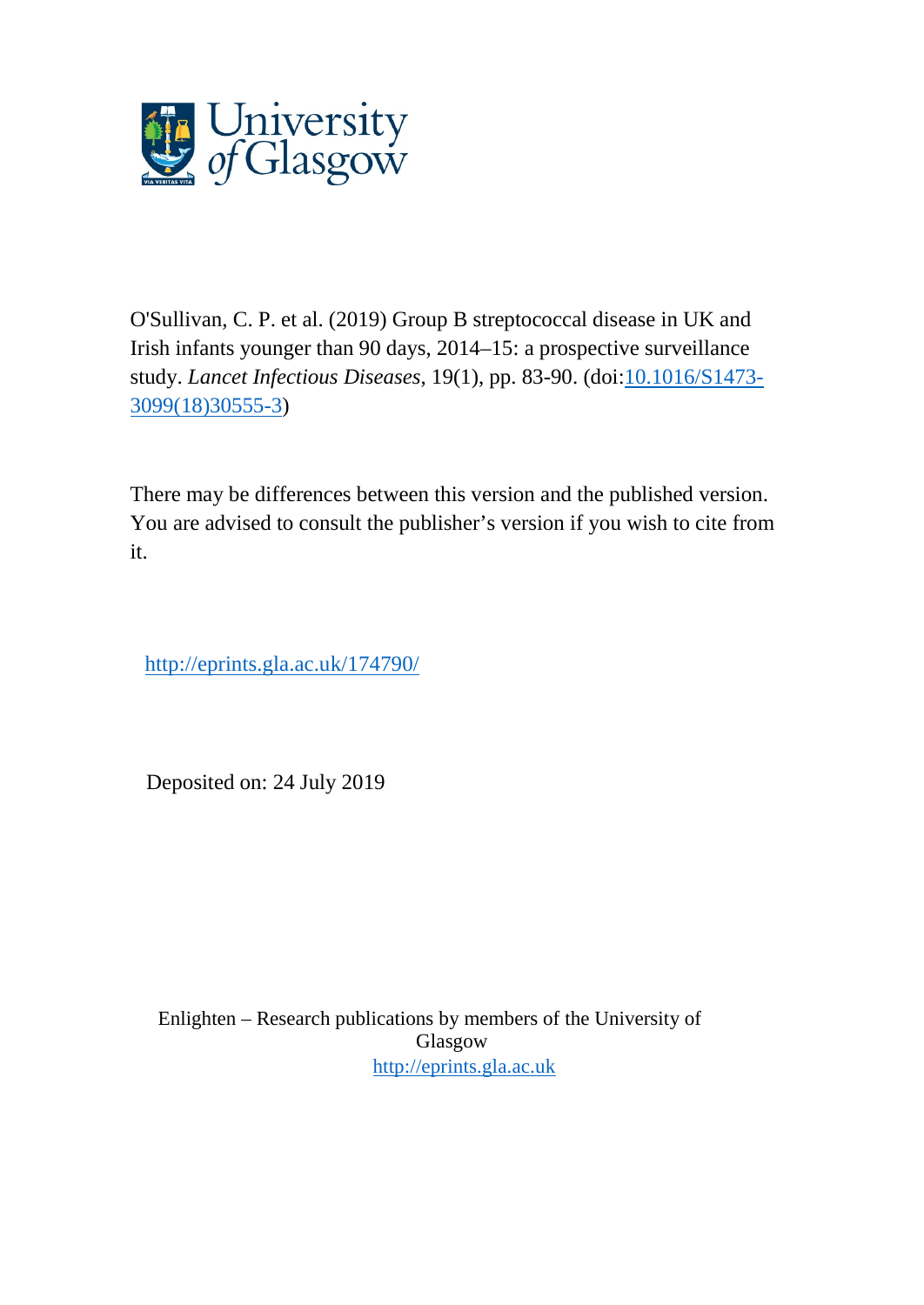Title: Group B streptococcal (GBS) disease in UK and Irish infants younger than 90 days, 2014-2015. A national surveillance study.

Authors: C.P. O'Sullivan<sup>1</sup>, T Lamagni<sup>2</sup>, D Patel<sup>2</sup>, A Efstratiou<sup>2</sup>, R Cunney<sup>4</sup>, M Meehan<sup>5</sup>, S Ladhani<sup>3</sup>, A.J. Reynolds<sup>6</sup>, R Campbell<sup>7</sup>, L Doherty<sup>7</sup>, M Boyle<sup>8</sup>, G Kapatai<sup>3</sup>, V Chalker<sup>3</sup>, D Lindsay<sup>11</sup>, A Smith<sup>11,12</sup>, E Davies<sup>9</sup>, C. E. Jones<sup>10</sup>, P.T.  $Heath<sup>1</sup>$ 

#### Affiliations:

- 1. Paediatric Infectious Diseases Research Group & Vaccine Institute, St. George's University of London and St Georges University Hospitals NHS Trust, London (Prof PT Heath, FRCPCH)
- 2. National Infection Service, Public Health England, London
- 3. Immunisation, Hepatitis and Blood Safety Department, Public Health England, London
- 4. Microbiology Department, Temple Street Children's University Hospital, Dublin
- 5. Irish Meningitis and Sepsis Reference Laboratory, Temple Street Children's University Hospital, Dublin
- 6. Health Protection Scotland, Glasgow
- 7. Public Health Agency Northern Ireland, Belfast
- 8. Department of Health Northern Ireland, Belfast
- 9. Public Health Wales, Cardiff
- 10. Faculty of Medicine and Institute for Life Sciences, University of Southampton and University Hospital Southampton NHS Foundation Trust, Southampton UK (Dr CE Jones, PhD)
- 11. Scottish *Haemophilus, Legionella,* meningococcal, pneumococcal Reference Laboratory, Glasgow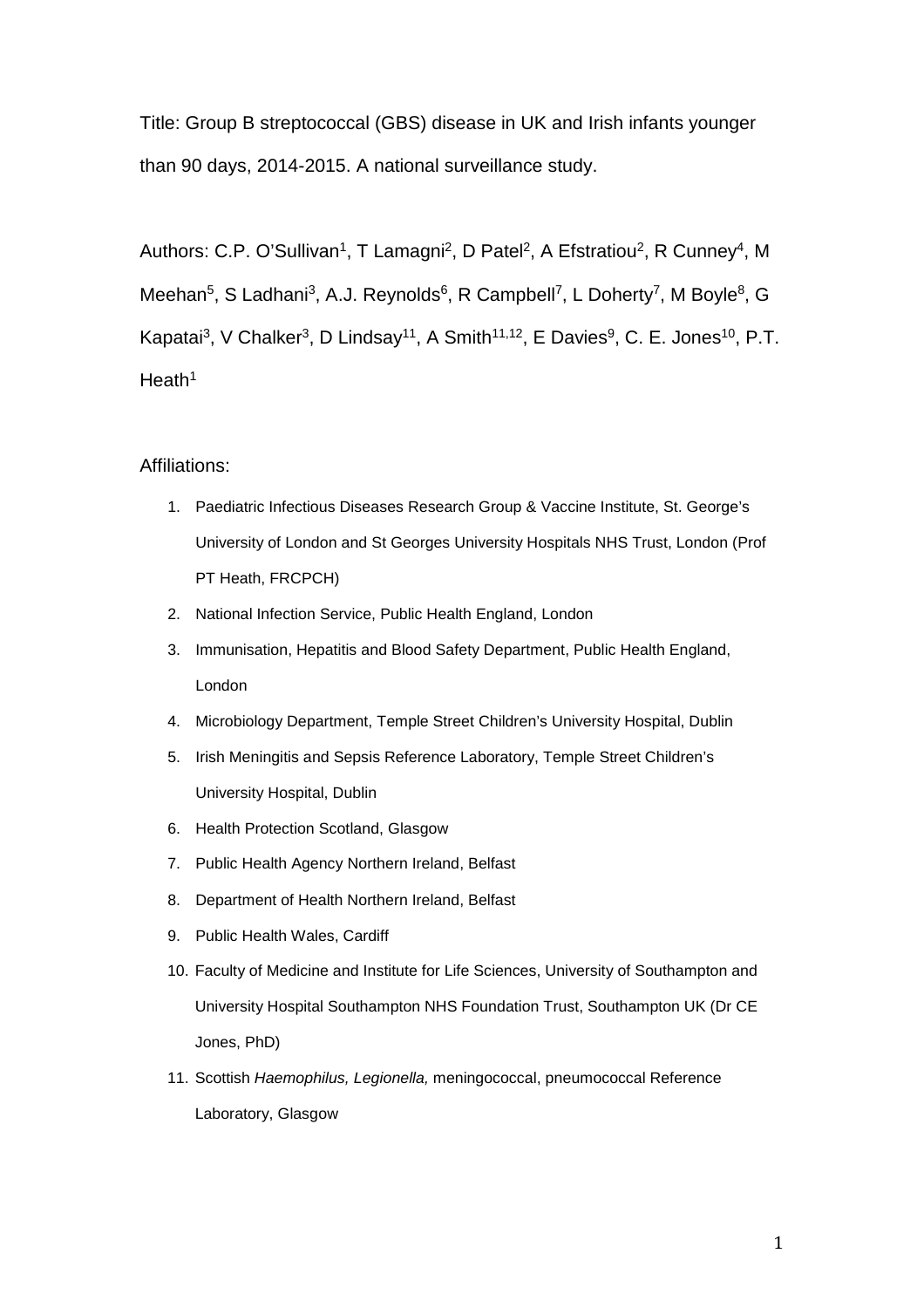12. College of Medical, Veterinary & Life Sciences, Glasgow Dental Hospital & School, University of Glasgow & Scottish Microbiology Reference Laboratory, Glasgow Royal Infirmary, Glasgow.

Corresponding author: C. P. O'Sullivan

Paediatric Infectious Diseases Research Group, St. George's, University of London, Jenner Wing, Mail Point J2C, Level 2, Cranmer Terrace, London, SW17 0RE

[cosulliv@sgul.ac.uk](mailto:cosulliv@sgul.ac.uk)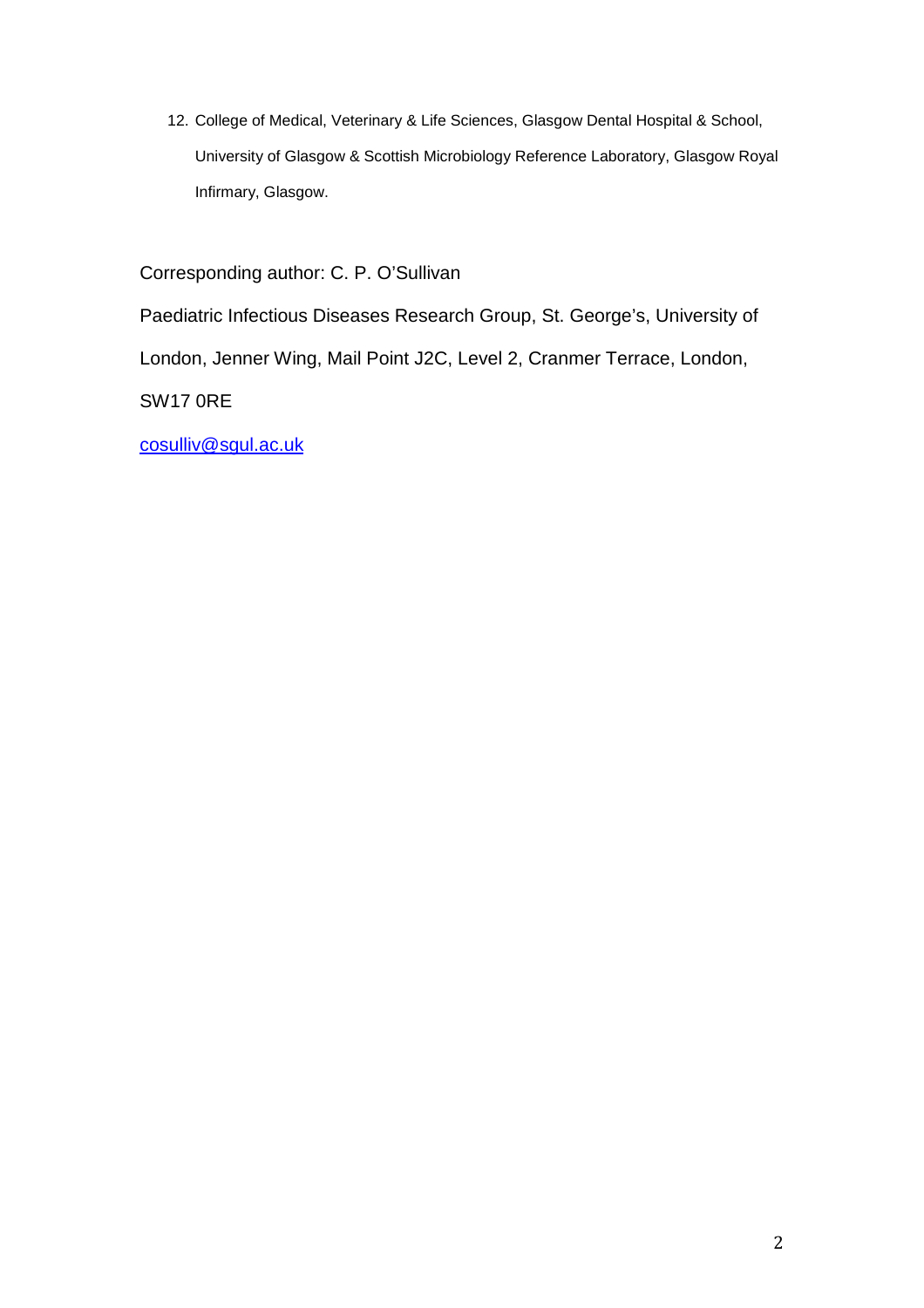#### Background:

Group B *Streptococcus* (GBS) is a leading cause of serious infection in young infants. We aimed to define the current burden and clinical features of invasive GBS disease in infants younger than 90 days in the UK and the Republic of Ireland (ROI), together with the characteristics of disease-causing isolates.

#### Methods:

Prospective, active national surveillance was undertaken from April 2014 to May 2015 through the British Paediatric Surveillance Unit (BPSU), microbiology reference laboratories and national public health agencies. Results were compared with those obtained from surveillance undertaken using the same methodology in 2000-2001. Isolates were characterised by serotyping, multi-locus sequence typing, and antimicrobial susceptibility testing.

#### Findings:

Eight hundred and fifty-six cases were identified, an incidence rate of 0·94/1000 live-births. Early onset disease (EOD) represented 60% of cases (0·57/1000) and was higher than in 2000-2001 (0·48/1000). The incidence of late onset disease (LOD) was also higher (0·37/1000 vs. 0·24/1000). The overall case fatality rate (CFR) was 6·2% (n=53), a decline since 2000-2001 (9·7%), reflecting a reduction in EOD CFR (10·6% to 5·2%) but not LOD CFR (8·0% to 7·7%).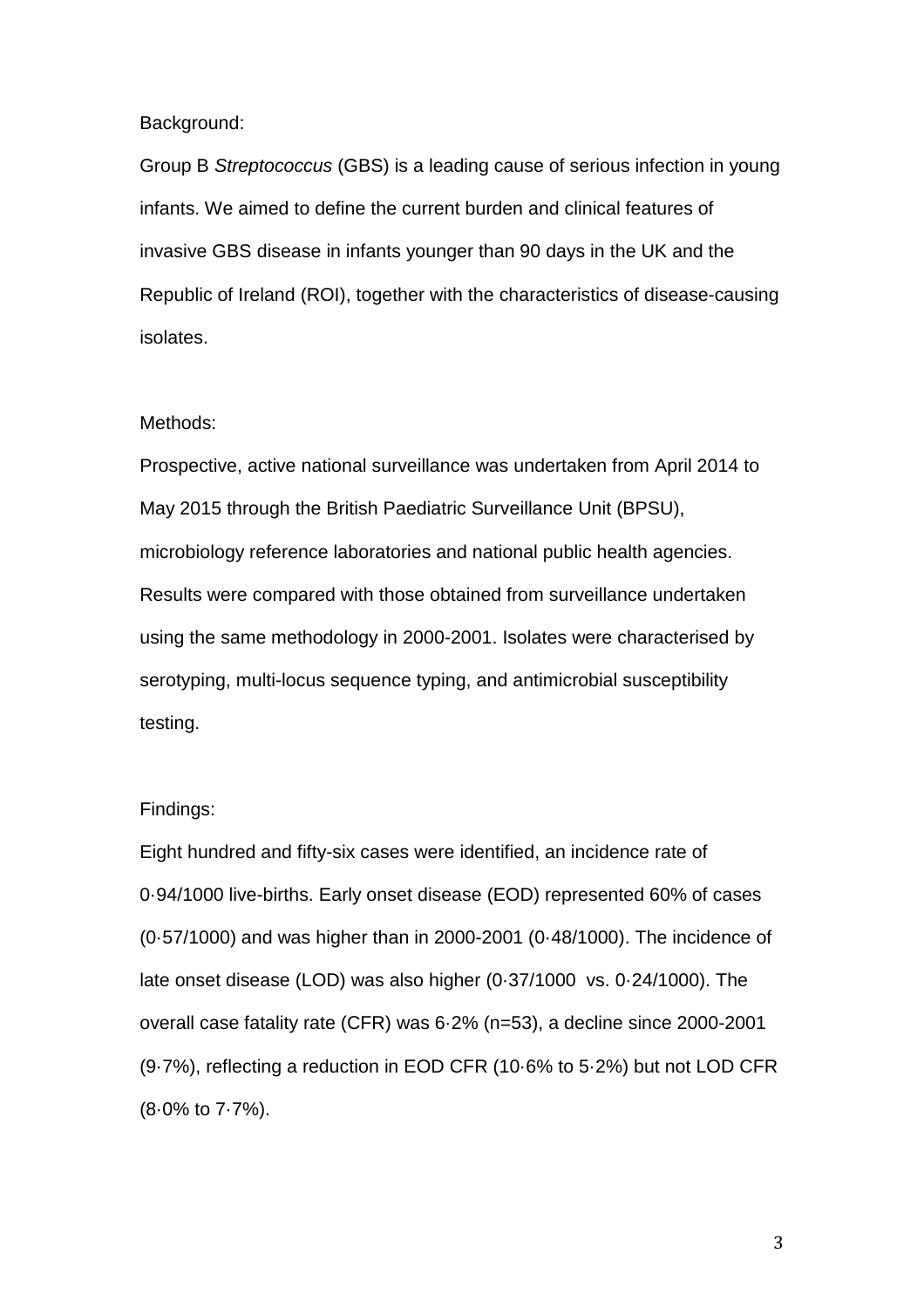The predominant serotypes were III (n=258, 60%) and Ia (n=73, 17%); five serotypes (Ia, Ib, II, III, V) comprised 94% (n=377) of serotyped isolates (n=402).

### Interpretation:

The incidence of invasive infant GBS disease in the UK and Ireland has increased since 2000-2001. The burden of EOD incidence has not declined despite the introduction of national prevention guidelines. New strategies for prevention are required.

Funding:

Meningitis Now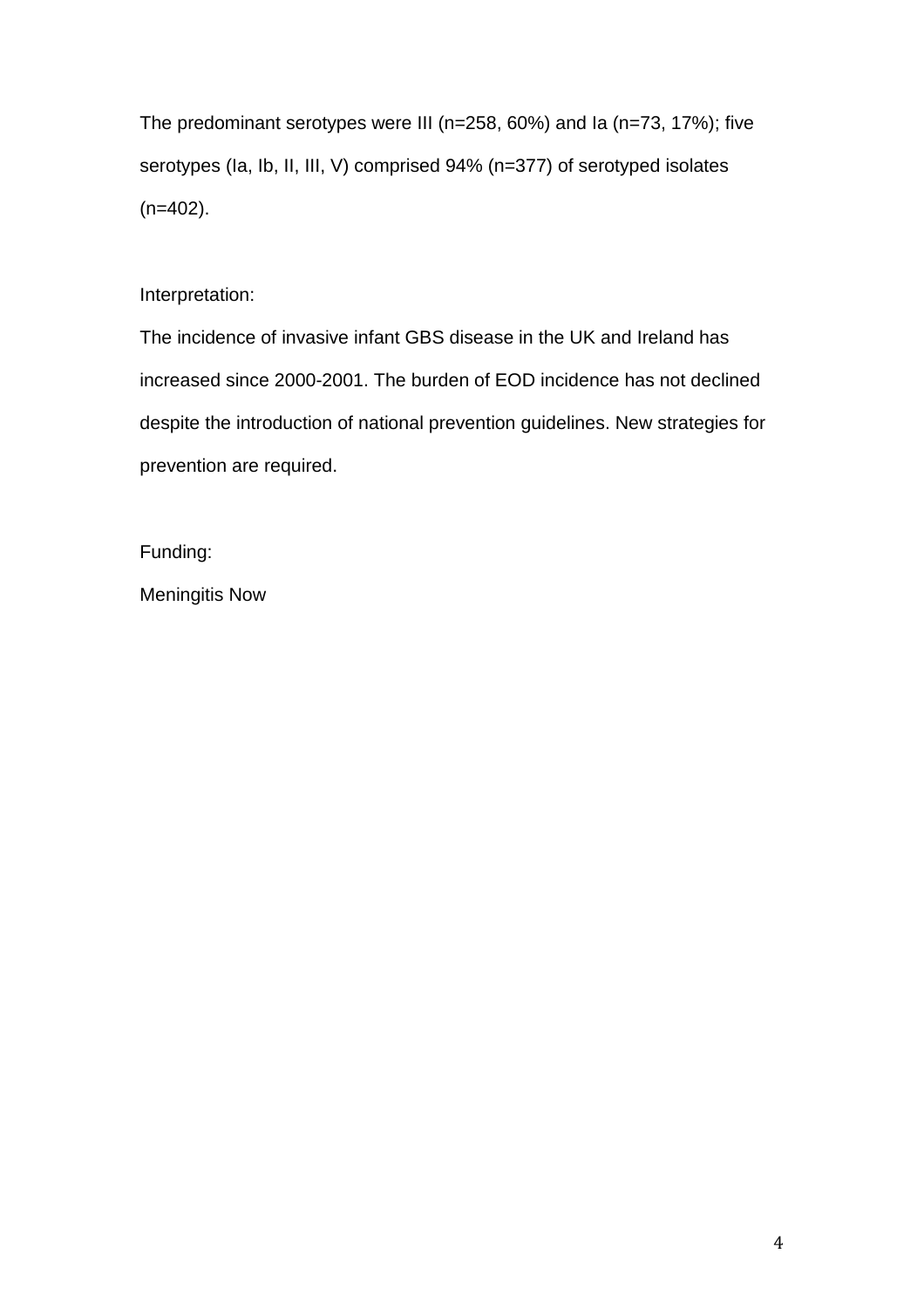# **Introduction**

*Streptococcus agalactiae* (group B *Streptococcus*, GBS) is an important cause of disease in neonates and young infants. It is the most common cause of serious bacterial infections (septicaemia, pneumonia) in the first week of life and of meningitis in the first three months of life.1-2 GBS meningitis is associated with significant long-term neurodisability. 3 In a recent systematic review and meta-analysis, the mean case fatality ratio for invasive GBS disease in infants was 9·6%, three times higher in low-income countries (12·6%) than in high-income countries (4·6%).4

GBS colonises the gastrointestinal and genital tracts of around 20% of pregnant women. <sup>5</sup> Transmission from colonised mothers to their infants can occur prior to or during birth, and this may result in early onset disease (in the first 6 days of life, EOD). Late onset disease (LOD) (7-89 days of age) can also result from vertical transmission but also from nosocomial or community transmission. Intravenous antibiotics given to the mother during labour may prevent EOD and intrapartum antibiotic prophylaxis (IAP) strategies have been adopted in many countries. $6-8$  Such strategies are based either on identifying at-risk women using swab-based screening or on the presence of clinical risk factors. <sup>9</sup> IAP-based strategies, however, do not prevent LOD.

In 2000-2001, we conducted the first enhanced national surveillance of GBS in the UK and Ireland. <sup>10</sup> We identified 568 cases (incidence, 0·72/1,000 livebirths) in the first three months of life, including 377 EOD cases (incidence 0·48/1,000 live-births).

Several initiatives have subsequently been implemented in the UK and Ireland which may have had an impact on the burden of disease in young infants. In 2003, the Royal College of Obstetricians and Gynaecologists (RCOG) published risk-based guidelines for the prevention of EO-GBS (updated in 2012).<sup>7</sup> In 2012, the National Institute for Health and Care Excellence (NICE)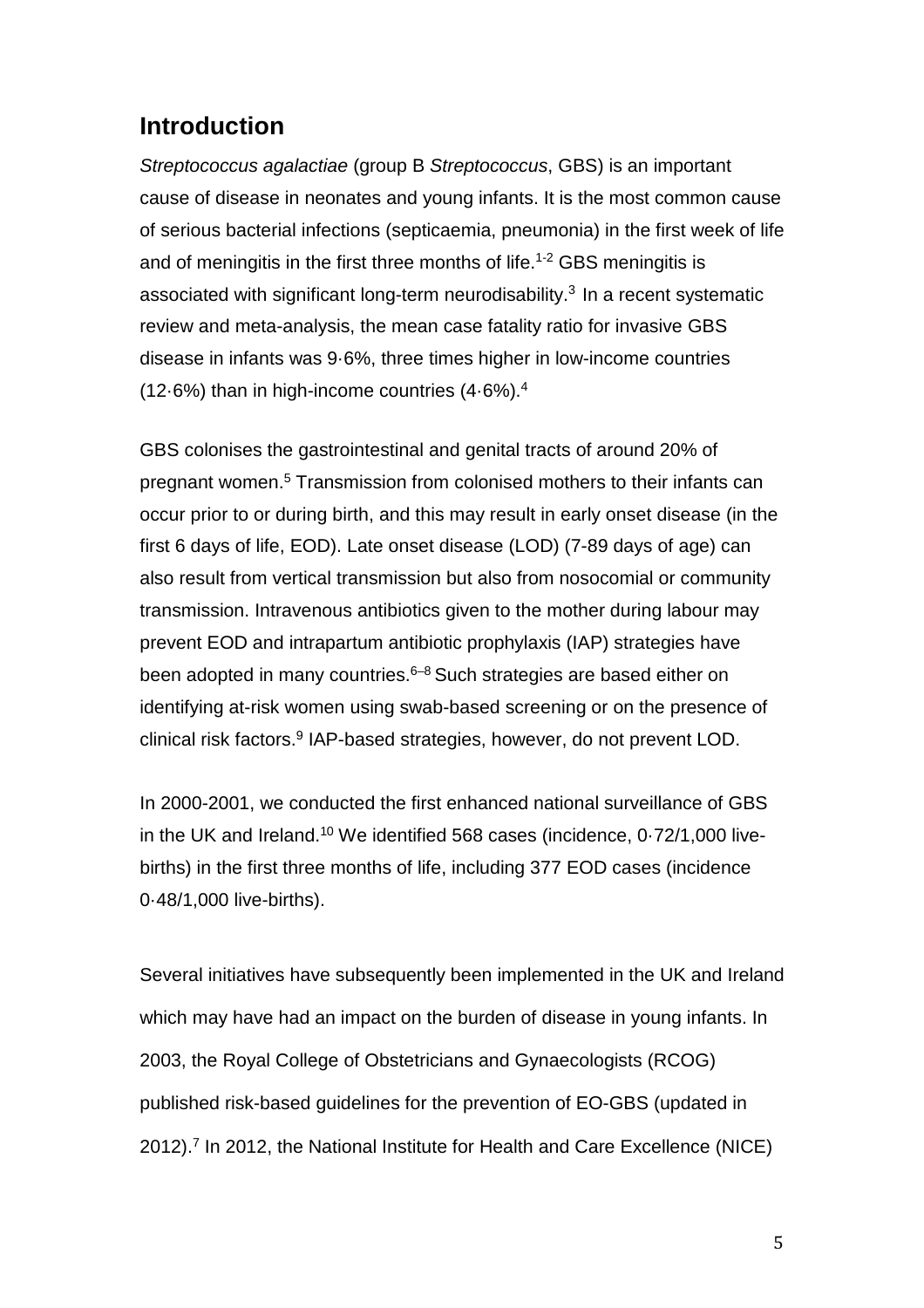published guidelines on the prevention and treatment of early onset neonatal infection, which extended the risk factor-based approach to include premature pre-labour rupture of membranes and premature rupture of membranes >18 hours. 11

Vaccines against GBS are currently undergoing clinical trials in pregnant women. <sup>12</sup> Knowledge of the current burden of GBS disease and the responsible serotypes is critical for evaluating both the success of current guidelines as well as the potential impact of a GBS vaccination programme in pregnancy.

We undertook an enhanced, prospective, population-based surveillance study of GBS in young infants in the UK and ROI. As the same methodology was used for the 2000-2001 surveillance, we directly compared results between the two time-periods.<sup>10</sup>

# **Methods**

Enhanced national surveillance of invasive GBS disease in infants younger than 90 days was undertaken between 1st April 2014 and 30<sup>th</sup> April 2015 through the British Paediatric Surveillance Unit (BPSU), 13,14 in collaboration with microbiology reference laboratories, microbiology laboratory surveillance and Public Health agencies in England, Wales, Scotland, Northern Ireland (NI), and ROI.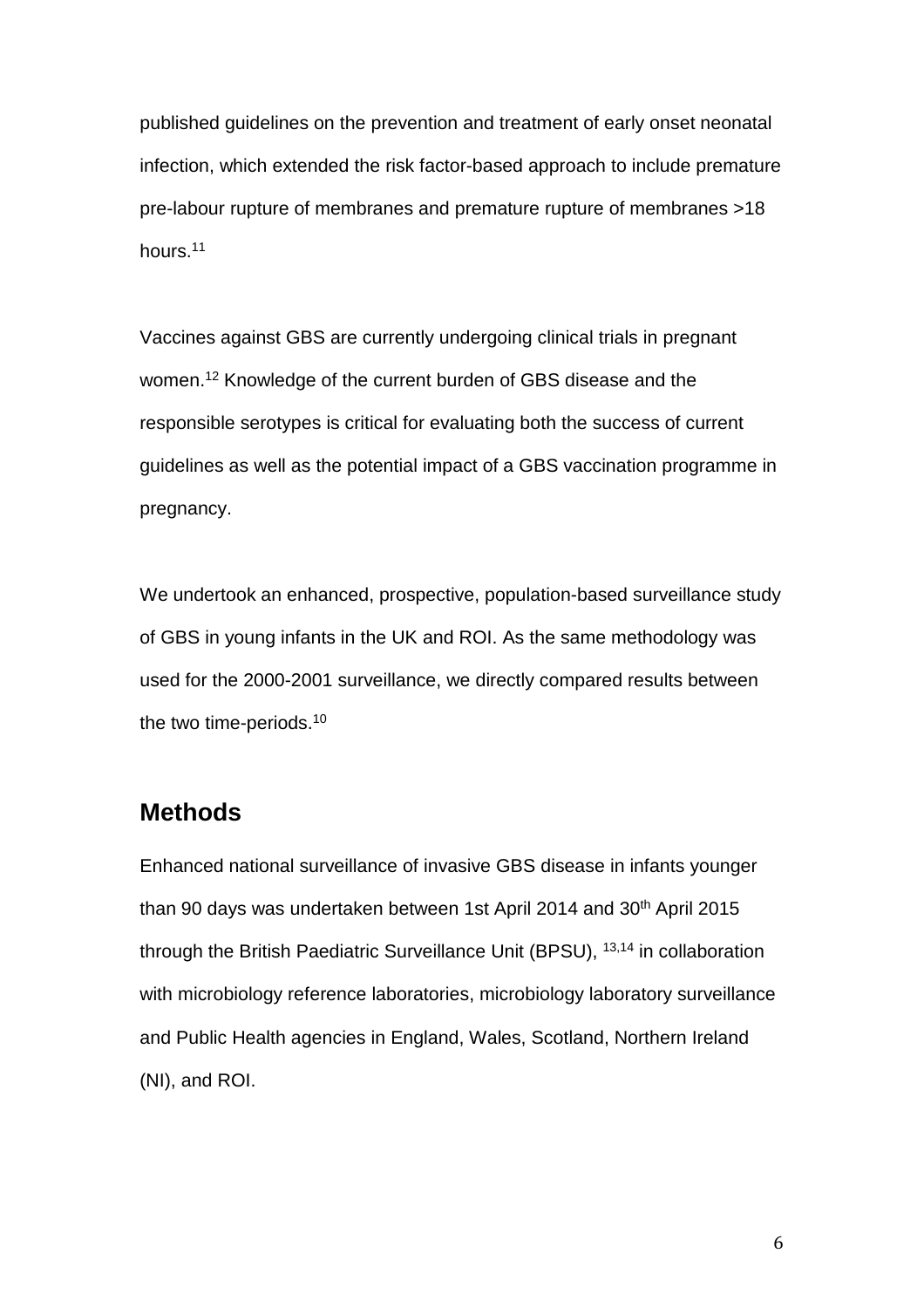BPSU reports were made using the "orange card" system, in which an email and/or card was sent on a monthly basis to all consultant paediatricians in the British Isles, asking them to notify any case with a positive sterile site culture for GBS in an infant younger than three months of age. Laboratory-confirmed cases were also identified by interrogation of the Public Health England (PHE) national electronic surveillance database routinely used by hospital laboratories in England, Wales, and NI. Cases were also identified through reference laboratories of PHE, <sup>15</sup> Health Protection Scotland, <sup>16</sup> Public Health Agency NI, <sup>17</sup> and the Irish Meningitis and Sepsis Reference Laboratory (IMSRL), <sup>18</sup> which receive GBS isolates for confirmation and serotyping. All hospital laboratories were encouraged to submit isolates to their respective reference laboratories during the surveillance. At the end of the surveillance period, all hospital laboratories were individually contacted to confirm the completeness of their surveillance.

Finally, cases were ascertained directly from the public health agencies of Scotland, NI, and ROI. In ROI and NI invasive GBS disease has been a notifiable condition since 2012 and 2013 respectively.

Serotyping and multi-locus sequence typing (MLST) of GBS isolates was performed by PHE and IMSRL. Briefly, isolates were cultured onto Columbia agar plates supplemented with horse blood (Oxoid, Thermo Scientific, UK) and incubated aerobically at 37°C for 24 h. Serological classification based on capsular polysaccharide types Ia, Ib and II to IX was performed using latex agglutination according to the manufacturer's instructions (Statens Serum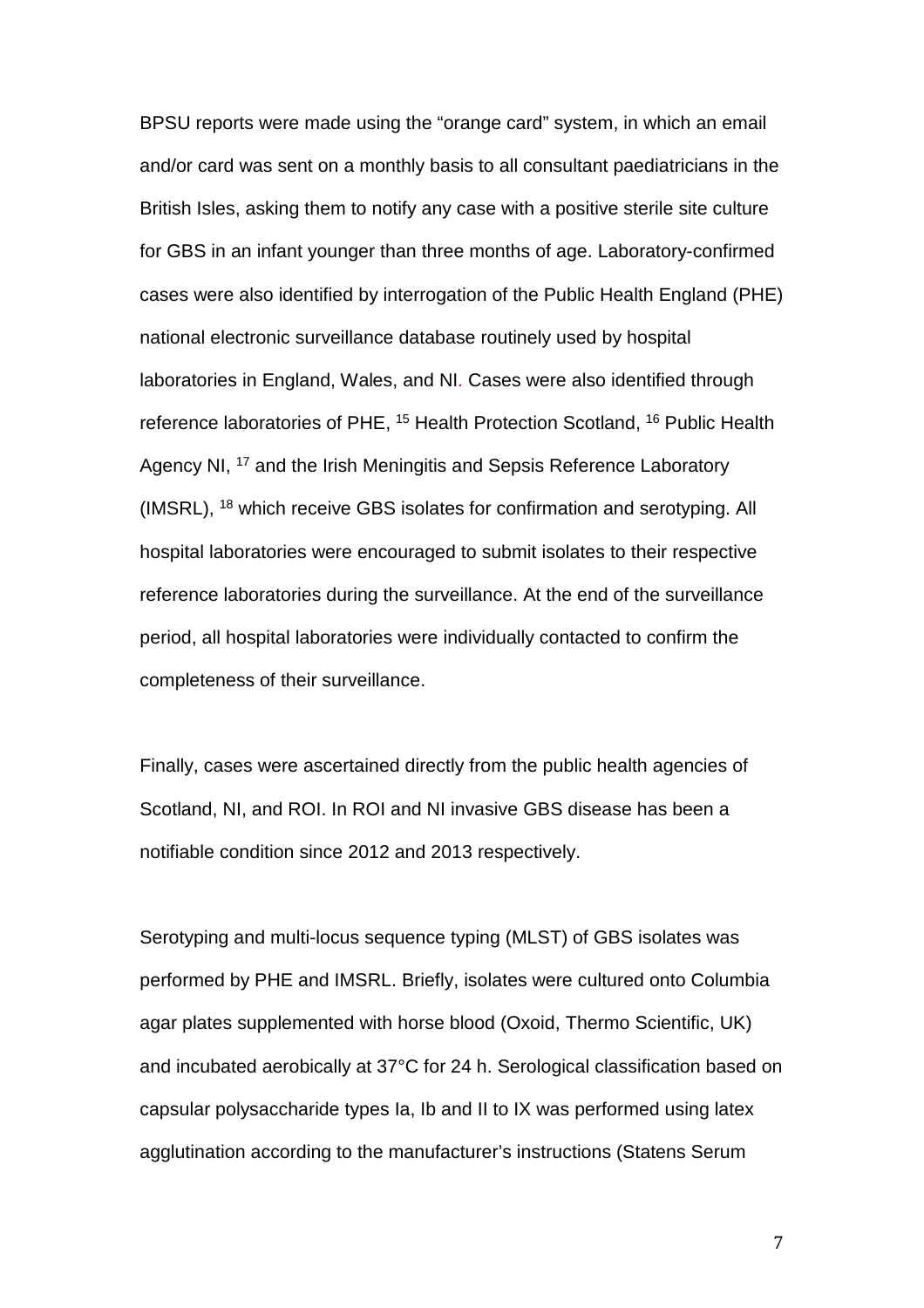Institut, Copenhagen, Denmark). Bacterial cells were re-suspended in a prelysis buffer composed of 2 mg lysozyme (Sigma-Aldrich, UK), 120 U mutanolysin (Sigma-Aldrich, UK), 400 µg RNase A (Qiagen, Germany) and 20 µl proteinase K (>600 mAU/mL) and incubated for 1 h at 37°C, 2 h at 56°C followed by 1h at 80°C. DNA was then extracted using the QIAsymphony SP system and the QIAsymphony DSP mini kit (Qiagen, Germany) according to the manufacturers' instructions. The sequencing reads were trimmed for quality by removing end nucleotides of Phred quality score of less than 30. The MLST sequence types of isolates were determined from processed sequencing reads using in-house bioinformatics pipelines developed in PHE and an external database [\(http://pubmlst.org/sagalactiae/\).](http://pubmlst.org/sagalactiae/)) <sup>19</sup>

To test for antimicrobial susceptibility minimum inhibitory concentrations to erythromycin, clindamycin and penicillin were determined at PHE via agar dilution. For erythromycin and clindamycin, a 0·06 to 128 *µ*g/mL range of antibiotic concentrations were tested and for penicillin a range of 0.015 to 0.5 *µ*g/mL were tested. Iso-Sensitest agar containing 5% horse blood (Oxoid, Thermo Scientific, UK) was inoculated with  $1.5x10^8$  CFU/spot of sample using a multipoint inoculator and incubated aerobically overnight at 37°C. British Society of Antimicrobial Chemotherapy (BSAC) criteria were used to determine whether isolates were resistant or susceptible to erythromycin (susceptibility and resistance, ≤0·25 *µ*g/mL and >0·5 *µ*g/mL), clindamycin (susceptibility, ≤0·5 *µ*g/mL) and penicillin (susceptibility, ≤0·25 *µ*g/mL). <sup>20</sup>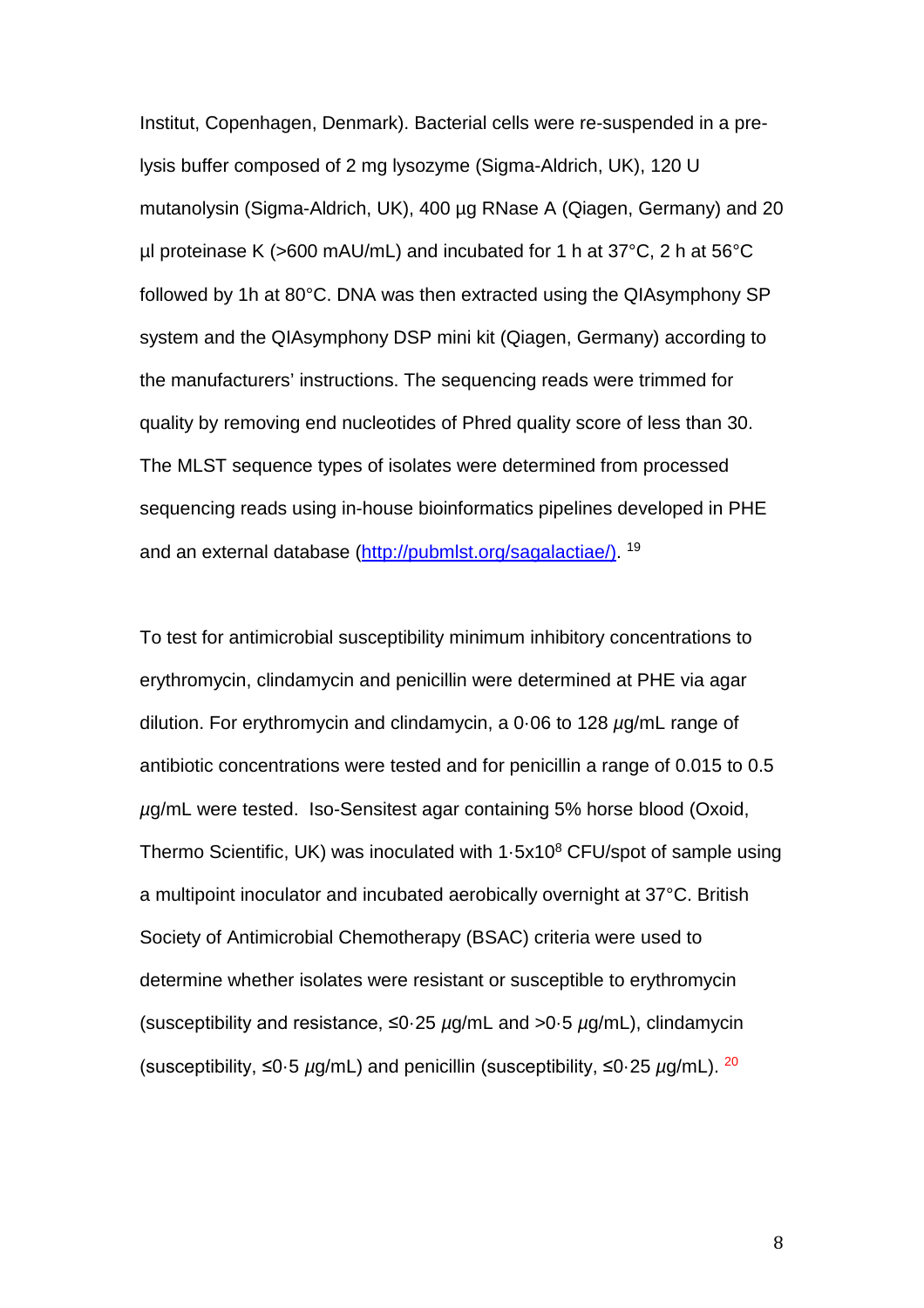Data from all sources were entered into a single Excel database and deduplicated at regular intervals. The responsible paediatricians were sent a link to a secure web-based electronic questionnaire, or a paper version of the same questionnaire, which requested information on demographics, antenatal and intrapartum risk factors (in EOD cases), disease presentation and management, and outcomes at hospital discharge. Clinical presentation was defined as meningitis, if the CSF culture was positive and / or if the paediatrician indicated it was treated as meningitis; bacteraemic pneumonia, if the blood culture was positive and there were chest x-ray changes compatible with pneumonia; focal infection, if the blood culture was positive and there were clinical features of a focal infection (typically, septic arthritis or osteomyelitis); and septicaemia, if the blood culture was positive and there were no clinical features of a focal infection. Poor outcome was defined as any major or minor disability identified by the clinician at hospital discharge. For cases where antenatal and intrapartum information was not available, with the named paediatrician's permission, we sought the assistance of the UK Obstetric Surveillance System (UKOSS) to obtain the information. 21. UKOSS has a nominated reporter in each NHS Trust who has access to maternity and perinatal data.

Risk factors that were sought in EOD cases were those specified in the RCOG guideline for prevention of early-onset GBS disease (maternal fever during labour, known maternal GBS carriage, previous baby with invasive GBS, GBS bacteriuria, suspected chorioamnionitis), <sup>6</sup> the NICE antibiotics for early onset infection guideline (as above plus premature pre-labour rupture of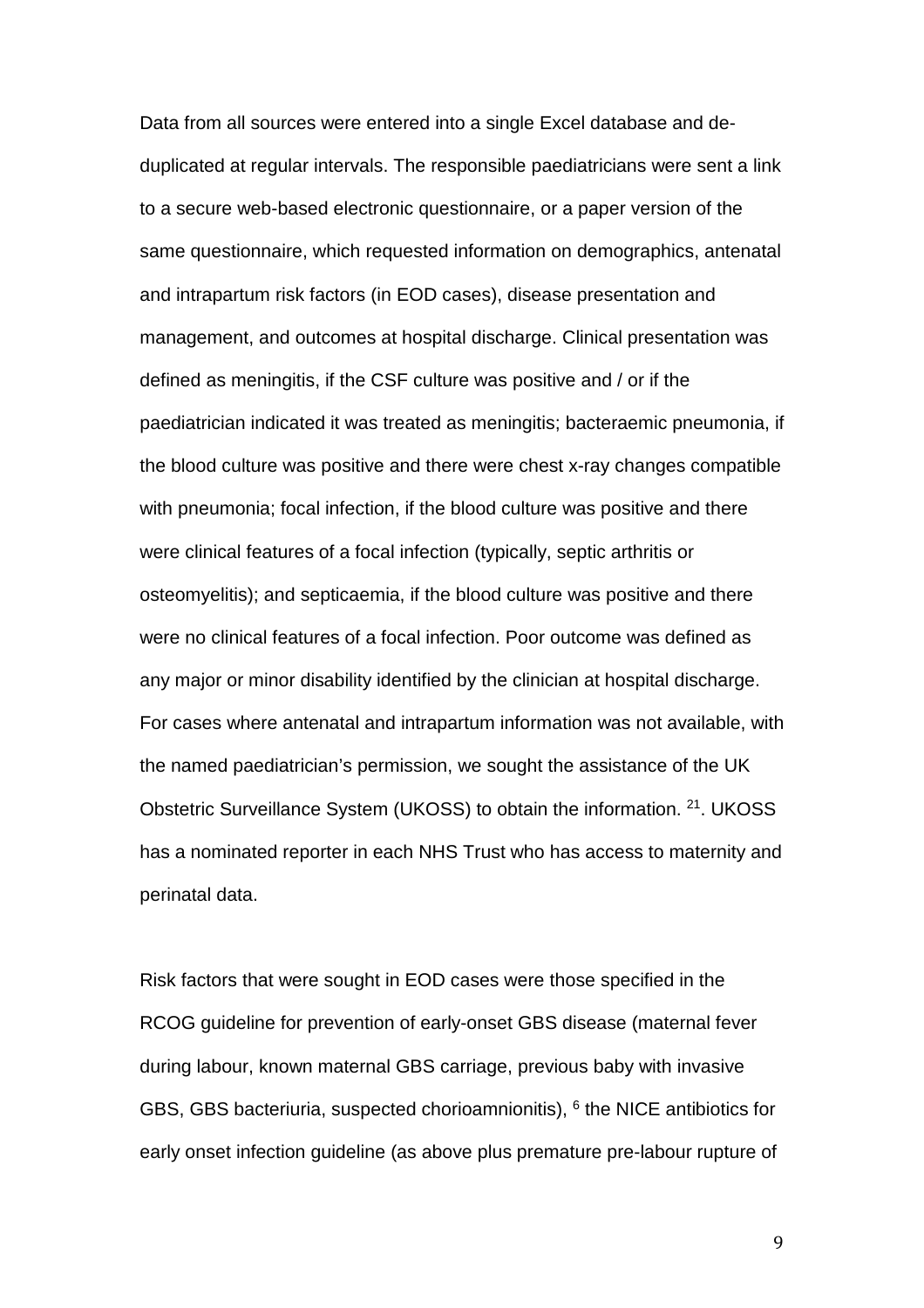membranes, premature rupture of membranes >18 hours), <sup>11</sup> and the CDC Guidelines for the Prevention of Perinatal Group B Streptococcal (GBS) Disease (as above plus rupture of membranes  $\geq$  18 hours and prematurity  $\lt$ 37 weeks).  $9$ 

Data were analysed using Stata version 13·1 (StataCorp, College Station, Texas). Cases were classified as early or late onset and term (≥37 weeks) or premature (<37 weeks). Incidence was calculated using live-births in 2014 (after adjustment for the 13-month surveillance period). Live-births data were obtained from the Office for National Statistics (ONS), <sup>22</sup> National Records of Scotland, <sup>23</sup> Republic of Ireland Central Statistics Office, <sup>24</sup> and Northern Ireland Statistics and Research Agency. 25 Incidence by birth-weight was calculated for England and Wales, using ONS data. The binomial method was used to calculate 95% confidence intervals (CI). Seven-day and 28-day case fatality rates (CFR) based on the date of diagnosis were calculated.

Continuous data that were non-normally distributed were described as median with interquartile ranges (IQRs).

The study was approved by the South East Coast – Brighton and Sussex Research Ethics Committee (REC Reference: 13/LO/19112). The public health agencies in the UK and Ireland have legal permission to collect laboratory data for infectious disease surveillance and control.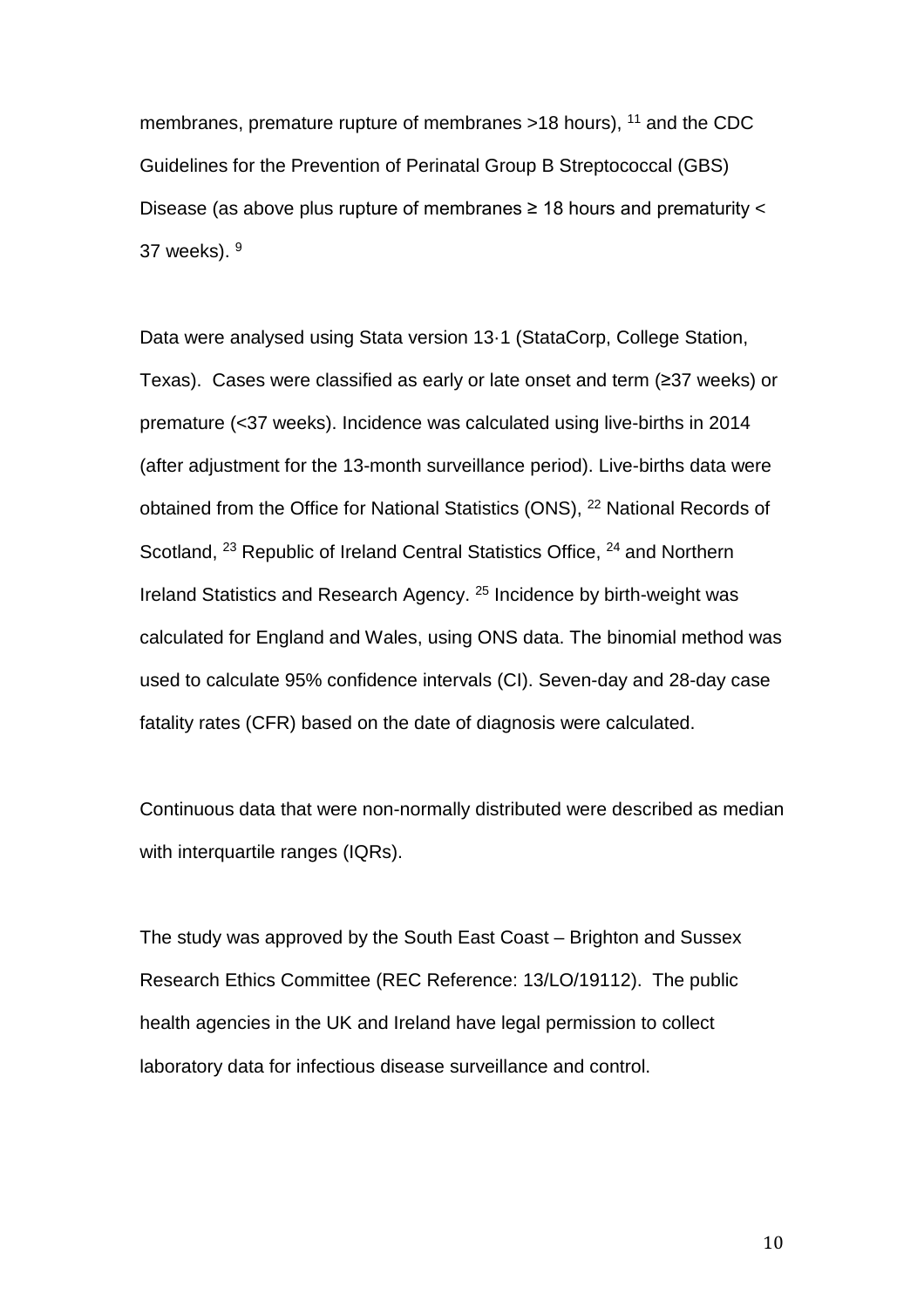Role of the funding source.

The funders of the study had no role in study design, data collection, data analysis, data interpretation, or writing of the report. The corresponding author had full access to all the data in the study and had final responsibility for the decision to submit for publication.

# **Results**

There were 856 cases of invasive GBS in infants <3 months of age over the 13-month surveillance period (54·2% male). Information from both paediatricians and microbiology laboratories was available for 657 (76·8%) infants, from microbiology laboratories alone for 142 (16·6%) and from paediatricians alone for 59 (6·9%). Forty-one cases were from twin pregnancies, including six infant pairs.

Positive GBS cultures were obtained from blood in 90% (n=769) of cases, CSF in 9·5% (n=81; CSF alone in 28 [3·3%] cases, CSF and blood in 53  $[6.2\%]$  cases) and from joint fluid and blood (n=2) in <1%.

### **Age at presentation:**

More than half the cases (n=517, 60·4%) presented at 0-6 days (EOD), 39·5% presented at 7-89 days (n=339, LOD); 193 (56·9%) of LOD cases presented at 7-28 days and 130 (38·3%) at 29-89 days (specific day not reported for 16 LOD cases) (Supplementary Figure 1). The median age at presentation for LOD disease was 23 days (IQR 15-38); infants born at term presented at a median age of 20 days (IQR 14-30) and those born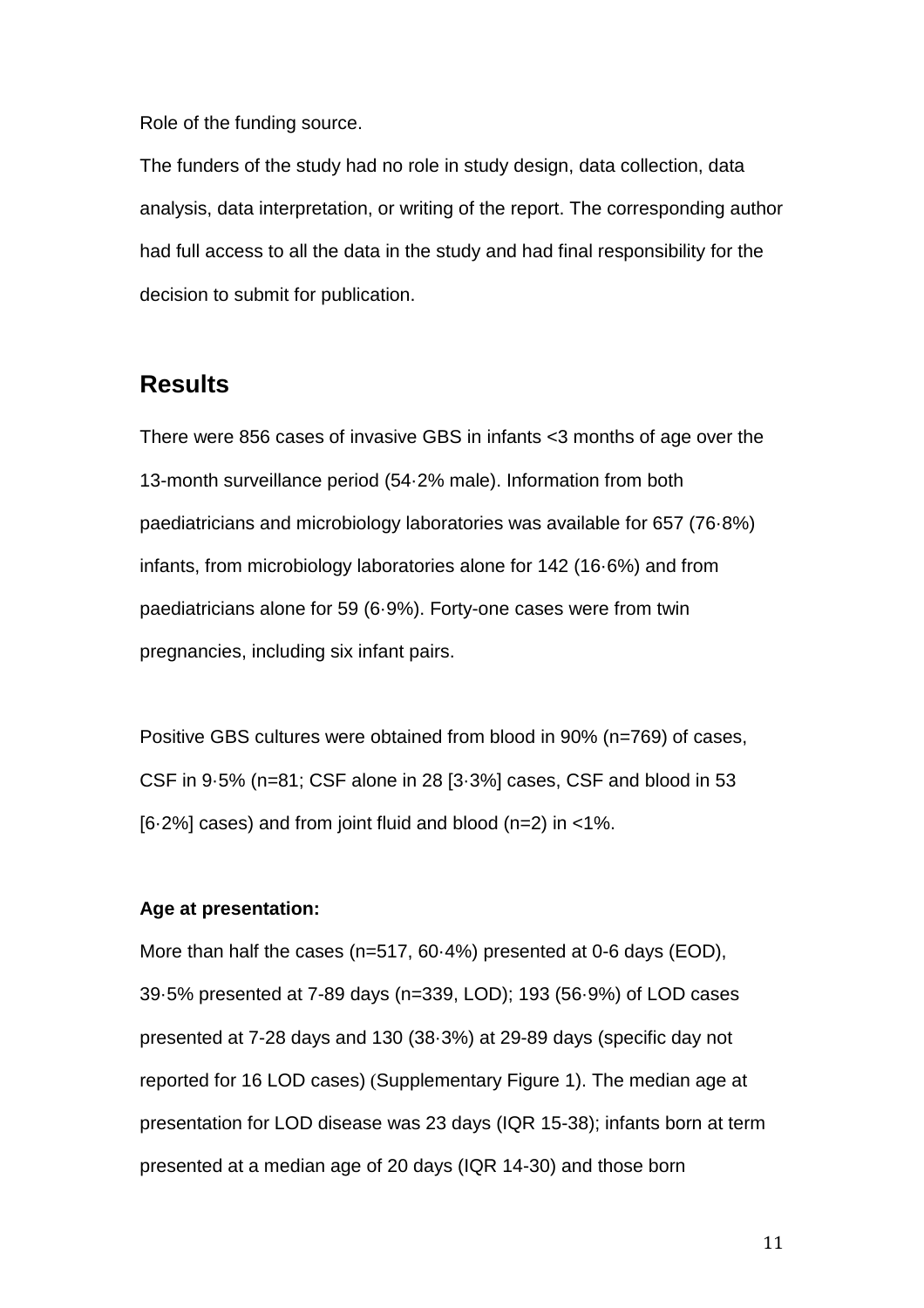prematurely (<37 weeks gestation, representing 38·8% (n=107) of LOD cases), presented at 35 days (IQR 21-55).

#### **Incidence:**

The GBS incidence in <90 day-old infants was 0·94/1,000 live-births; EOD incidence 0·57/ 1,000 live births and LOD incidence 0·37/ 1,000 live-births (Table 1). The incidence was similar across the five countries; the lowest incidence was in the Republic of Ireland. When categorized by birth-weight, babies born at <1500g had the highest incidence, approximately 14-fold higher than that of babies >2500g (Table 2, Supplementary Table 1). A similar trend was observed for gestational age (Supplementary Table 2).

#### **Clinical presentation:**

The most common clinical syndrome was septicaemia (n=449, 52·5%), followed by meningitis (n=155, 18·1%), bacteraemic pneumonia (n=107, 12·5%) and focal infections (n=6, 0·7%). A lumbar puncture was performed in 86% (n=600) of cases; of the remaining 14%, either the procedure was unsuccessful or the baby deemed too ill for lumbar puncture. Infants with LOD were more likely to present with meningitis than those with EOD (98 [28·9%] vs. 57 [11%]). The overall meningitis incidence was 0·17 per 1,000 live births.

#### **Risk factors:**

Overall, 22·2% (n=94) of EOD cases and 38·8% (n=107) of LOD cases were born prematurely and 14·6% (n=62) of EOD cases were born at <35 weeks gestation (Table 3). Notably, 19% (n=55) of LOD cases were on a neonatal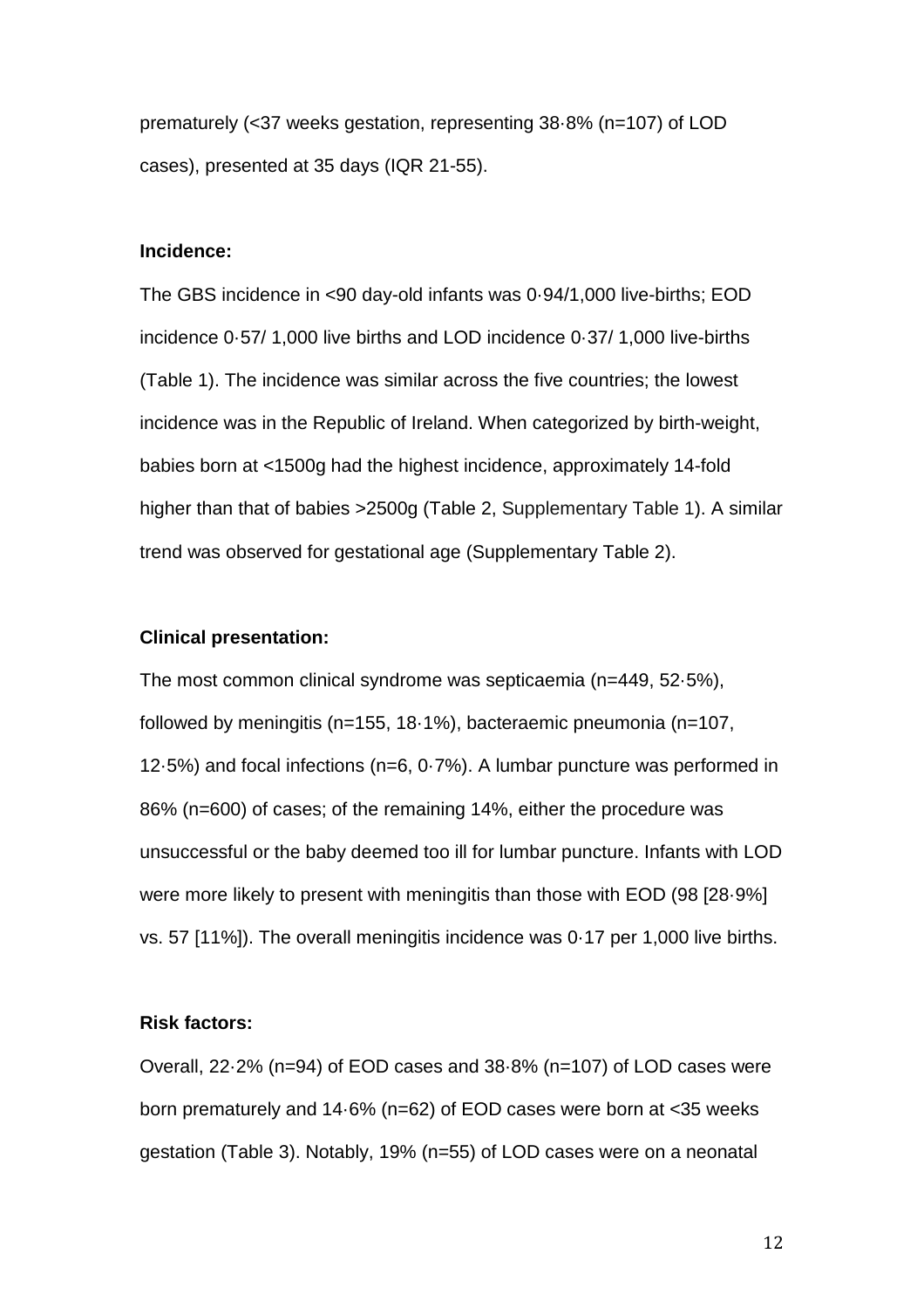unit at the time of onset and 95% of these babies had been born prematurely. Of the LOD cases presenting from home, 24% were born prematurely. The median gestational age of LOD babies who were resident on neonatal units at the time of presentation was 28 weeks and their median age at disease onset was 34 days.

Among 517 EOD cases, 429 (83%) had available clinical information. Of these, 152 (35·4%) had ≥1 RCOG risk factor reported (Table 3); 44% of those with risk factors had received IAP at a median time of 2 hours before delivery (IQR 1-4 hours). For risk factors based on NICE and CDC guidelines, the corresponding figures were 41·3% (n=177) and 59% (n=253).

#### **Isolates:**

Isolates were received from 402 (47%) cases. The only significant difference between cases with and without submitted isolates was a higher prevalence of meningitis (22% vs. 14%). The predominant serotypes were III (n=258, 60%) and Ia (n=73, 17%); five serotypes (Ia, Ib, II, III, V) comprised 94% of all isolates (Figure 1, supplementary Table 3). The proportion of serotype III and Ia isolates differed between EOD and LOD cases; 50·7% (n=116) of EOD isolates were serotype III and 20·1% (n=46) were Ia, compared with 72·3% (n=125) and 13·3% (n=23) of LOD isolates respectively. The proportion of serotype III isolates also differed according to disease presentation comprising 78% (n=45) of meningitis isolates, 53% (n=107) of sepsis isolates and 47% (n=25) of bacteraemic pneumonia isolates.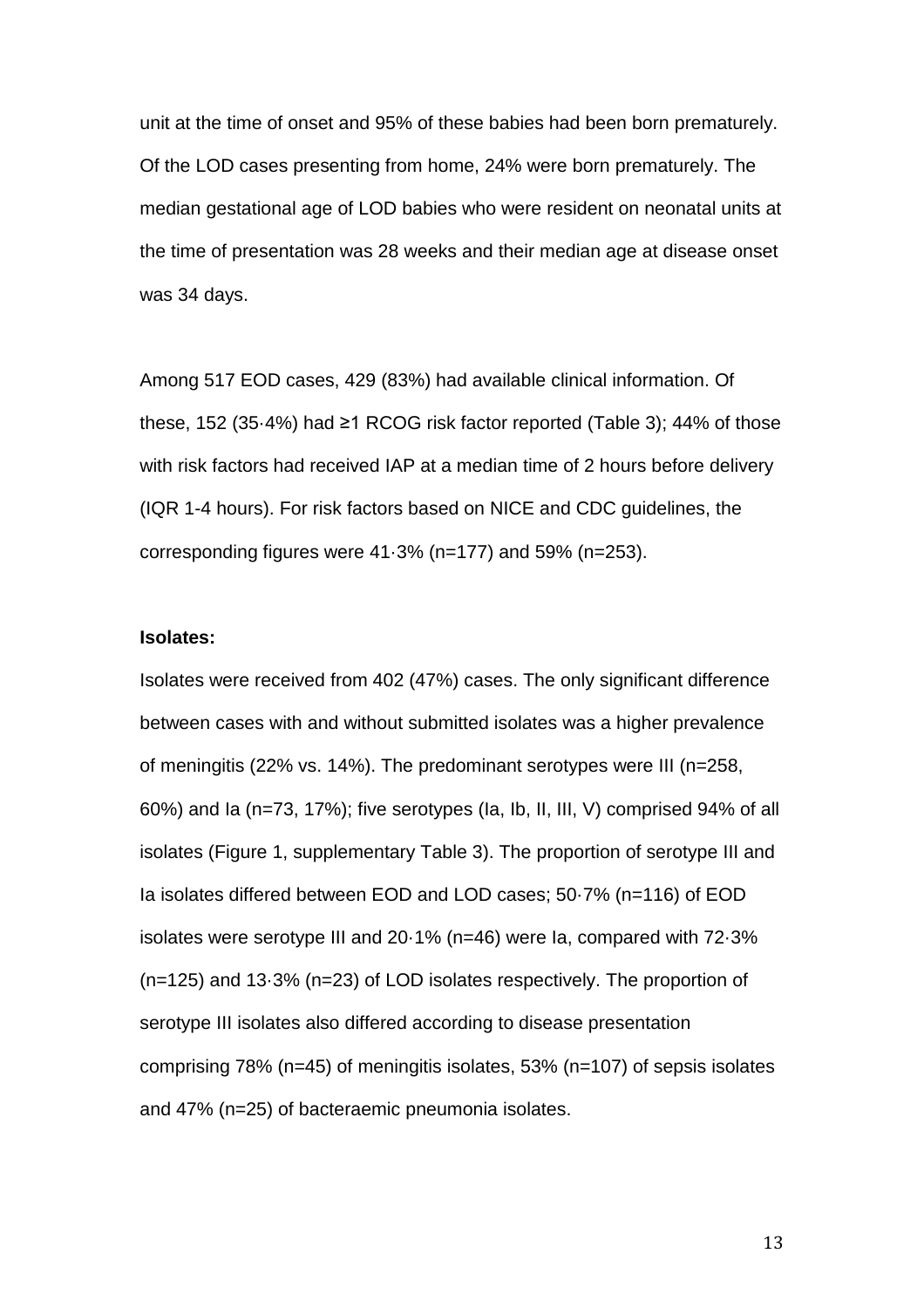MLST analysis revealed 57 sequence types (ST) (Supplementary Table 4). Twenty-one of the STs were novel, of which seven were single locus variants of ST17. The prevalent STs were ST17 (n=185, 43%) and ST23 (n=55, 13%). The majority of serotype III (n=197, 76%) and Ia isolates (n=55, 75%) belonged to ST17 and ST23 respectively. The majority of meningitis cases were attributable to serotype III / ST17 isolates (n=56, 62%), of these 32·7% (n=18) were attributed to EOD and 67·3% (n=37) to LOD. A greater diversity of STs were identified amongst isolates from EOD (48 STs) than LOD (30 STs) and the majority (≥91%) of ST12 and ST28 isolates were associated with EOD cases.

None of the isolates were resistant to penicillin while resistance to clindamycin and erythromycin was identified in 17% (n=72) and 24% (n=101) of isolates respectively. Of the 31 isolates which were resistant to erythromycin but sensitive to clindamycin 15 (48·4%) showed inducible clindamycin resistance. A large proportion of serotype II ( $n=6$ , 33%) and V ( $n=12$ , 43%) isolates were resistant to erythromycin and clindamycin. Sixteen percent (n=70) of isolates were resistant to both clindamycin and erythromycin. Only 6% (n=28) of isolates were susceptible to tetracycline; 91% (n=389) were fully resistant while 3% (n=12) had intermediate resistance.

#### **Outcomes:**

There were 53 deaths (CFR, 6·2%), 41 died within seven days of disease onset (7-day CFR; 4·9%). 21% of the deaths were in infants with meningitis; 3/57 [5·3%] with EOD meningitis and 8/98 [8·2%] with LOD meningitis. Half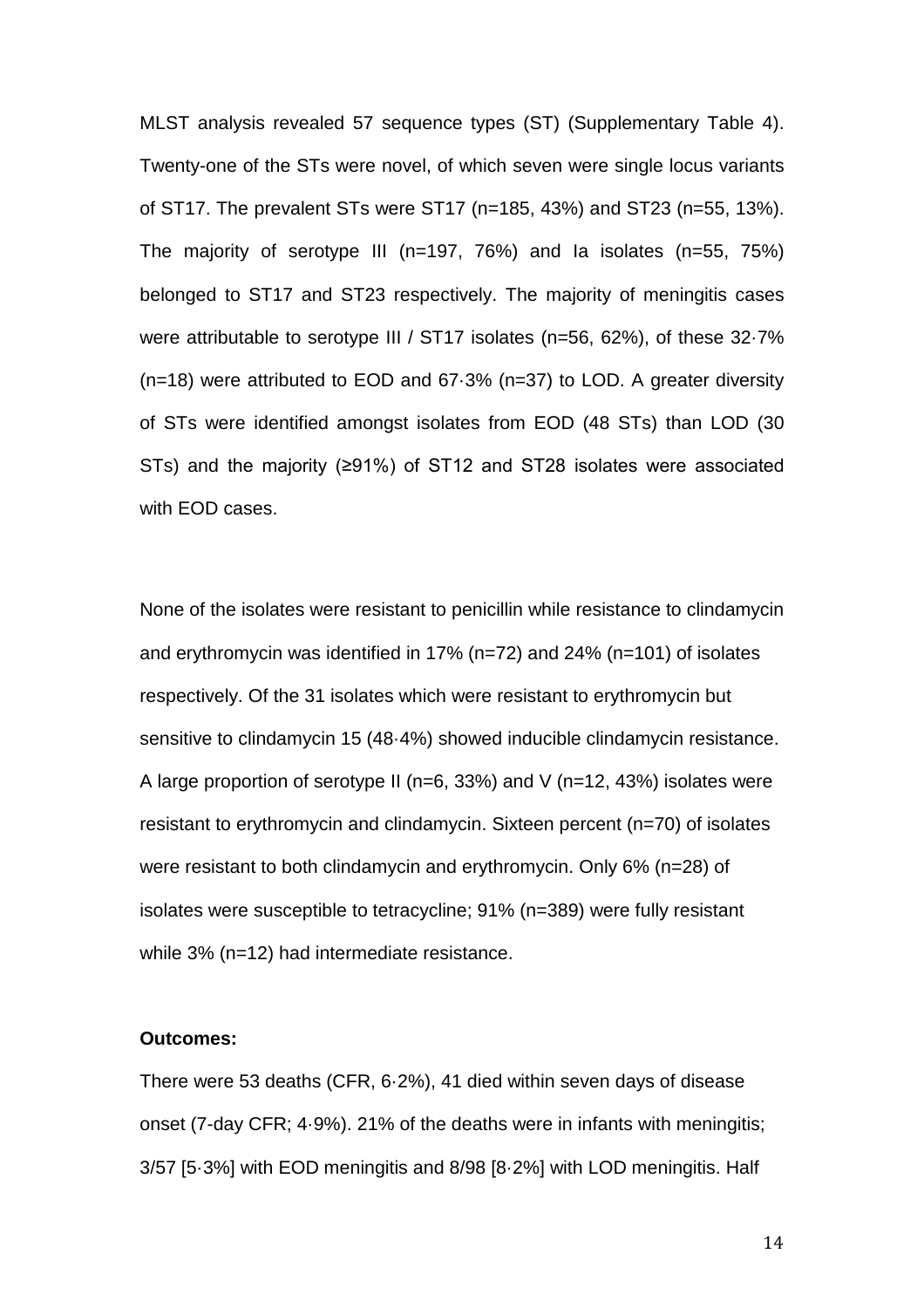the deaths were in premature infants. The highest CFR was in very preterm infants (**≤**33 weeks gestation) with EOD (12/45 cases, 27%), 10-fold higher than that of infants born at term (9/330 cases, 2.7%) (Table 4). Among the 27 EOD deaths, 37% (n=10) had ≥1 RCOG risk factors and only one had received IAP.

Of the infants who survived and whose discharge status was known (n=631), 90·6% were clinically well, including 92·6% of EOD and 87·6% of LOD cases.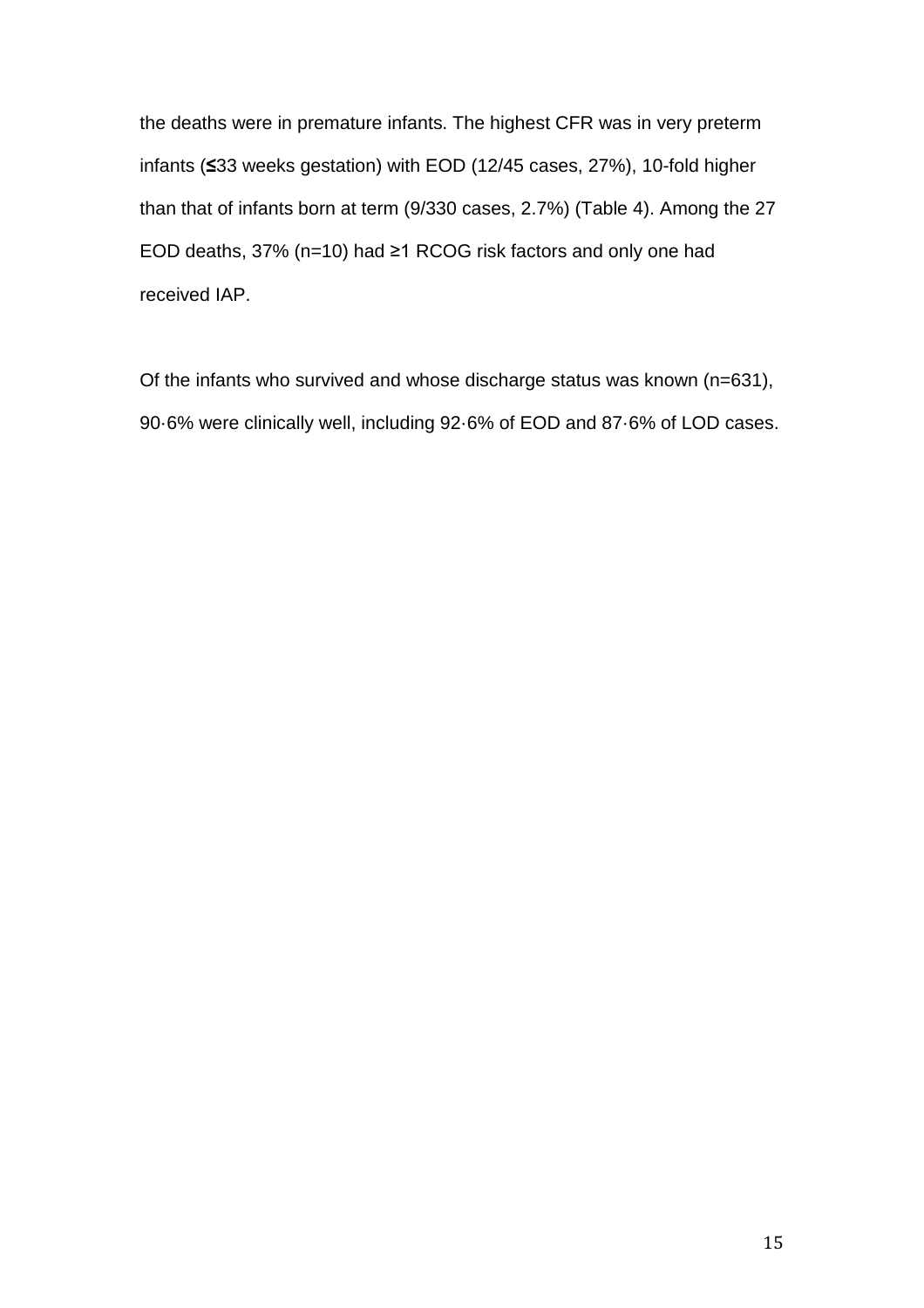## **Discussion**

Our study defines the current burden of invasive GBS disease in infants aged <90 days in the UK and Republic of Ireland. It provides information on the risk factors and the changes in disease incidence since the previous national surveillance 15 years ago.<sup>10</sup> We have defined the on-going burden of GBS in a highly vulnerable age group despite national initiatives for prevention, with increased incidence of both EO and LO disease across all five countries of the British Isles.

Approximately 18% of all GBS cases (30% of LOD cases) presented with meningitis, a condition associated with poor outcomes as well as long-term neurodevelopmental impairment among survivors. <sup>26</sup> The incidence of GBS meningitis in 2014-2015 (0·17/1000) is similar to that found in our national meningitis surveillance study conducted in 2010-2011 (0·16/1000) and in the previous GBS surveillance in 2000-2001 (0 $\cdot$ 15/1000).<sup>27, 10</sup> The burden of GBS meningitis in young infants, therefore, has not changed over the last 15 years.

The relative increase in EOD incidence between the two surveillance periods (0.57/1000 vs. 0.48/1000, 1.2-fold) is lower than the relative increase in LOD incidence (0.37/1000 vs. 0.24/1000, 1.5-fold). One hypothesis for this observation could be an increased use of IAP between the two surveillance periods, as a result of implementation of national quidelines  $6$ , as this will reduce the relative contribution of EOD to the overall burden.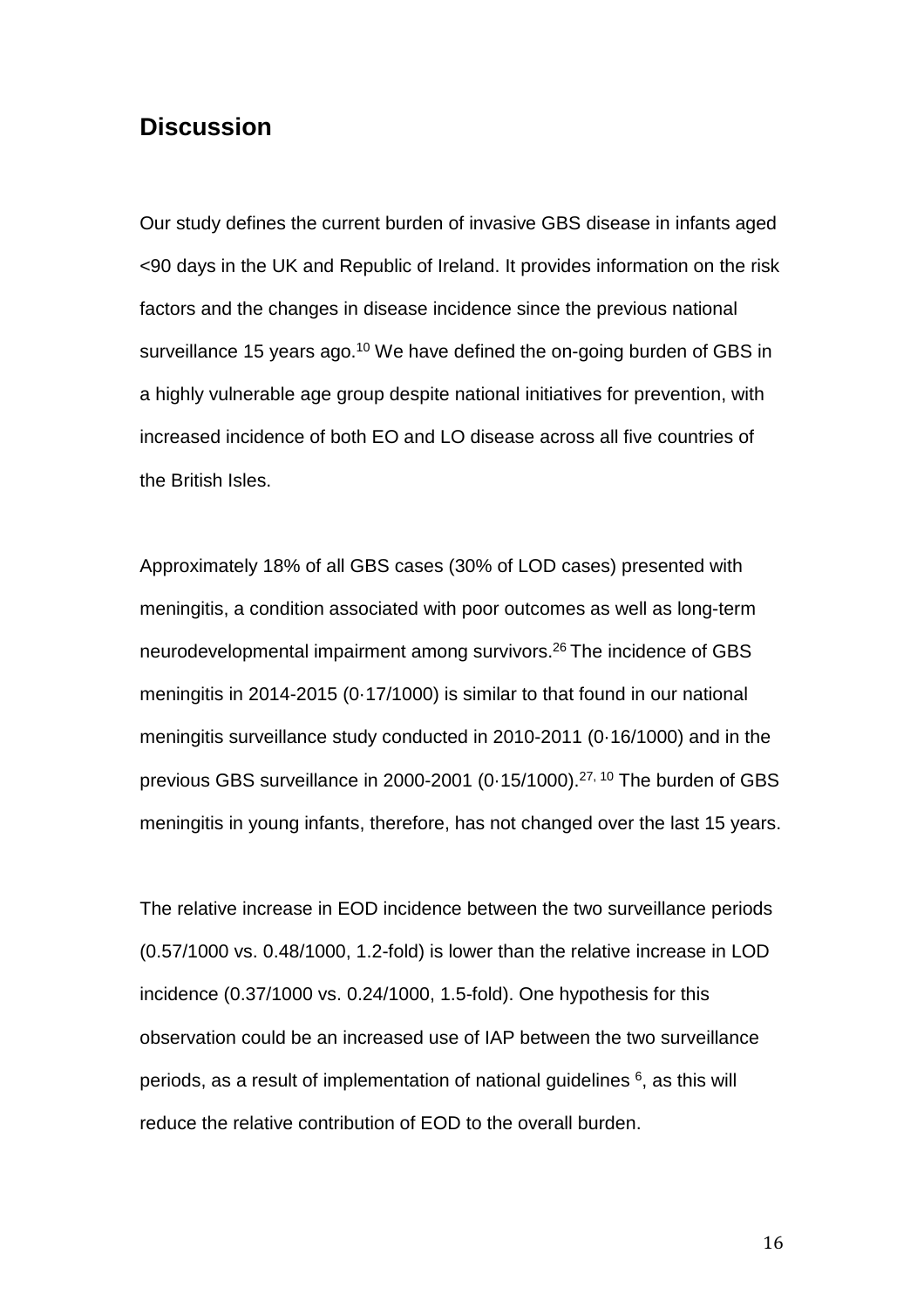The CFR was lower than that recorded in 2000-2001 (6·2% vs. 9·7%), primarily among EOD cases (10·6% vs. 5·3%) but not LOD cases (8·2% vs.7·7%). It is possible that this reflects the implementation of new guidelines for the management of early onset infection in 2012 which promote earlier and more appropriate use of antibiotics and supportive care. 6

It is difficult to compare risk factors for GBS between the two surveillance studies because not all risk factor data were collected in the first period. We did, however, observe a lower proportion of cases with two of the three risk factors collected in both studies, especially prematurity. Notably, the EOD incidence in infants of low birth weight (<2.5kg) in 2014-15 was nearly half that observed in 2000-01. It is possible, therefore, that clinicians have particularly targeted IAP efforts towards women in preterm labour, and may also reflect the introduction of the new guidelines the for the management of early onset infection in 2012 which added pre-labour or prolonged rupture of membranes in premature labour as risk factors for the receipt of IAP. 11

Despite this tentative evidence of an impact of national guidelines on subgroups of infants, it is clear that overall the burden of GBS in young infants in the UK and Ireland has not declined. The current guidelines target only EOD cases, identified by the presence of risk factors, yet we have shown that one half to two-thirds of EOD cases do not have such risk factors and are, therefore, not preventable. Since this surveillance was undertaken, the UK national guidelines have been updated again (in 2017) and premature labour added as an additional risk factor for the receipt of IAP. <sup>28</sup> This could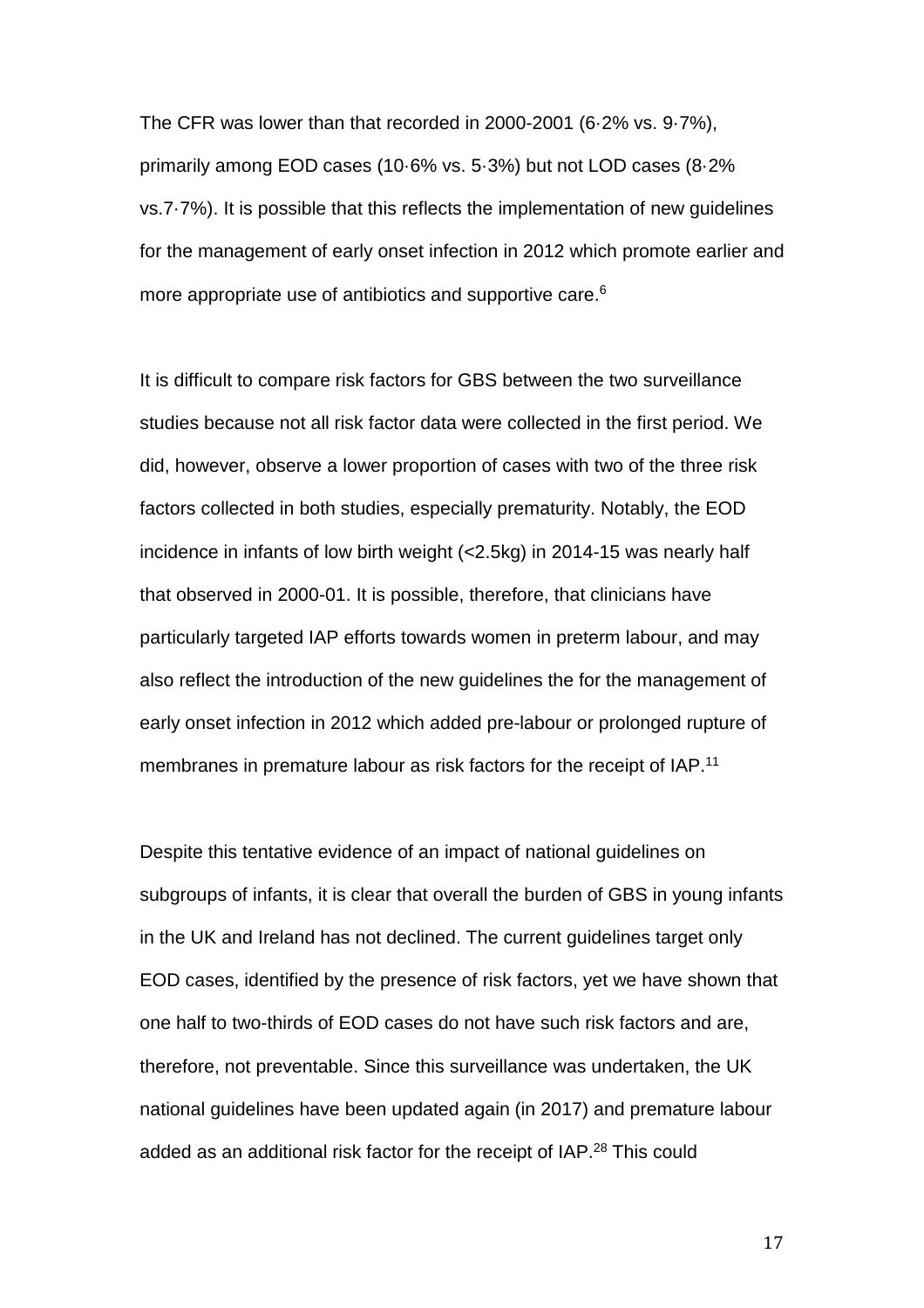potentially add up to 12% more cases to the proportion who might be offered IAP.

Most countries with IAP guidelines to prevent EO GBS disease do so based on culture-based screening at 35-37 weeks gestation. <sup>29</sup> The USA experience provides most support for this approach with notable reductions in EO disease from 1·7 per 1000 live-births in the 1990s to 0·21 per 1000 live-births in 2015.30 A smaller number of countries have maintained risk-based guidelines, with reductions in EOD also noted in some (New Zealand  $8$  and Denmark  $31$ ), but not in all countries. Most recently, an increasing incidence of EO GBS disease has been described in the Netherlands (from 0·11 to 0·19 per 1000 live births between 1987 and 2011), another country with risk-based prevention guidelines. 32

For both the UK and the Netherlands, this increase in incidence may reflect natural secular trends; for example, the serotypes responsible for both EOD and LOD disease have changed over time in both countries. A particular concern in this regard is the large number of isolates identified as ST17, a clone known to be particularly associated with a high risk of invasive neonatal disease and with meningitis.<sup>33,34</sup> We do not have MLST data from the previous UK national surveillance study with which to compare; however, there has been an increase in the proportion of cases caused by serotype III between the two surveillance studies and many of these will belong to ST17.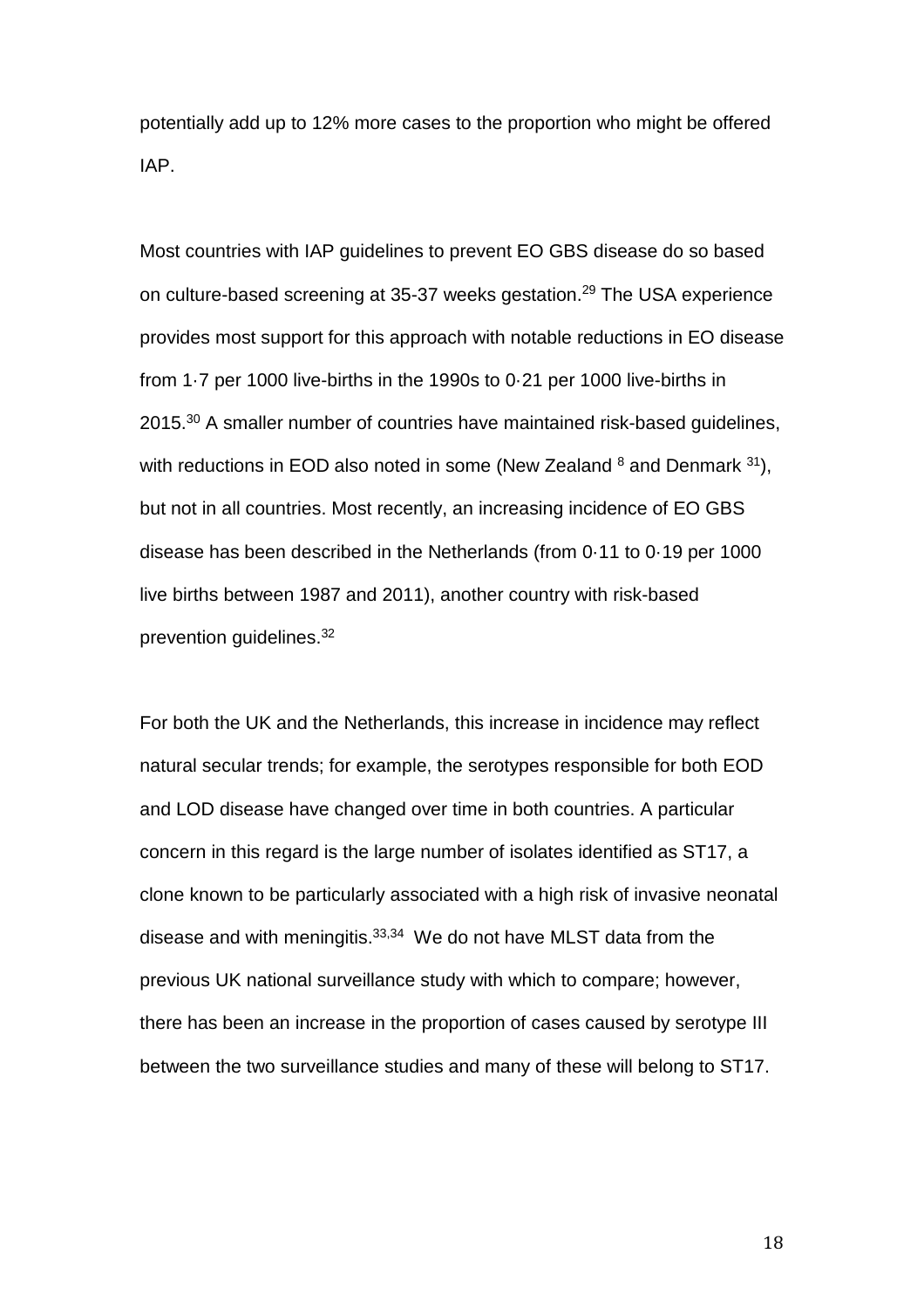Limitations.

As with any surveillance, our estimates of disease burden should be considered a minimum incidence. Although we attempted to maximize our ascertainment using multiple sources, we recognise that there will inevitably be underreporting of cases. It is also important to emphasize that we have only reported the burden of culture-confirmed cases. Infants with probable (culture-negative) invasive GBS, stillbirths and early pregnancy losses due to maternal GBS, and the potential contribution of GBS to premature births, should all be considered when assessing the burden of this disease. 39

We recognise that, in 53% of cases, isolates were not submitted to their respective reference laboratories for analysis and, therefore, the microbiological data are not complete. We note that isolates from cases of meningitis were more likely to have been submitted for confirmation and characterisation could impact the serotype and sequence type profiles that we have reported.

An additional limitation is that the comprehensive surveillance studies were performed at two fixed 13-month time points (2000-1 and 2014-15) and not as part of a continuous surveillance over this 15 year interval. However, national passive surveillance for England and Wales is continuous and has shown that rates of disease have been consistent and slowly risen over the period 2000- 2010, in keeping with our findings. $^{40}$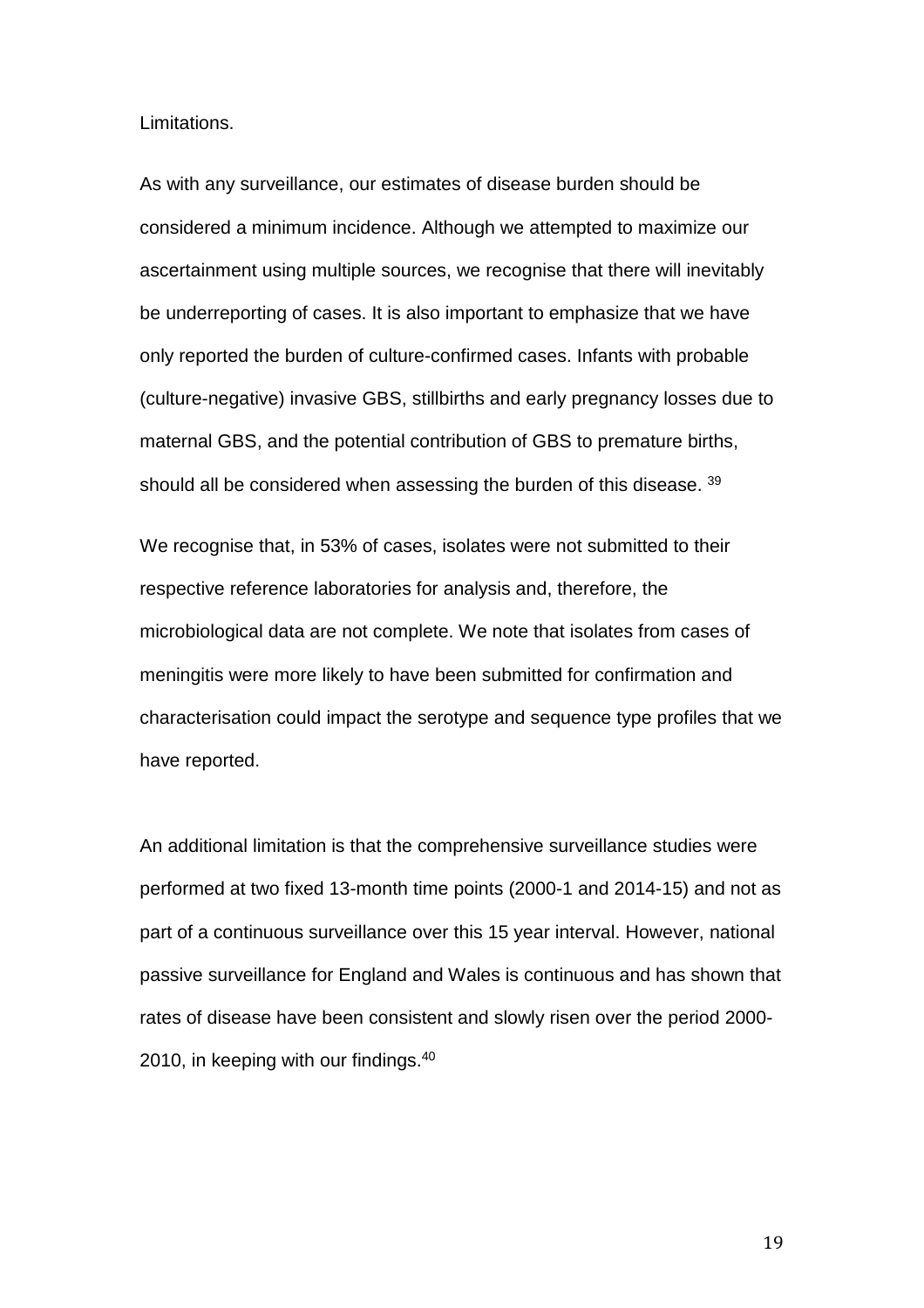Finally, although invasive GBS disease became notifiable in ROI and NI since the previous surveillance, this is likely to have had only a minimal effect on overall estimates because the proportion of cases notified by non-clinical sources in ROI and NI was similar to that of the other countries. We also cannot comment on the impact of the risk-based IAP recommendations because we do not have information on total deliveries with risk factors who did and did not receive IAP. Clinical and/or microbiological changes in culturing practices may also have changed during the two surveillance periods, but we do not have any evidence to support or refute this.

In conclusion the data from our study, particularly in relation to the increased incidence of invasive GBS disease in 2014-15 compared with 2000-01, together with a rising background incidence ascertained through passive surveillance, and despite the presence of national guidelines for EOD prevention, provide a strong rationale for an effective antenatal GBS vaccine. This is particularly so when considering prevention of LOD because, regardless of the strategy used to identify infants at high risk of EOD, IAP will have no impact on LOD. The leading candidates are capsular polysaccharideprotein conjugate vaccines and our data suggest that a pentavalent conjugate vaccine (containing serotypes Ia, Ib, II, III, V) could cover around 94% of disease-causing isolates in young infants. 12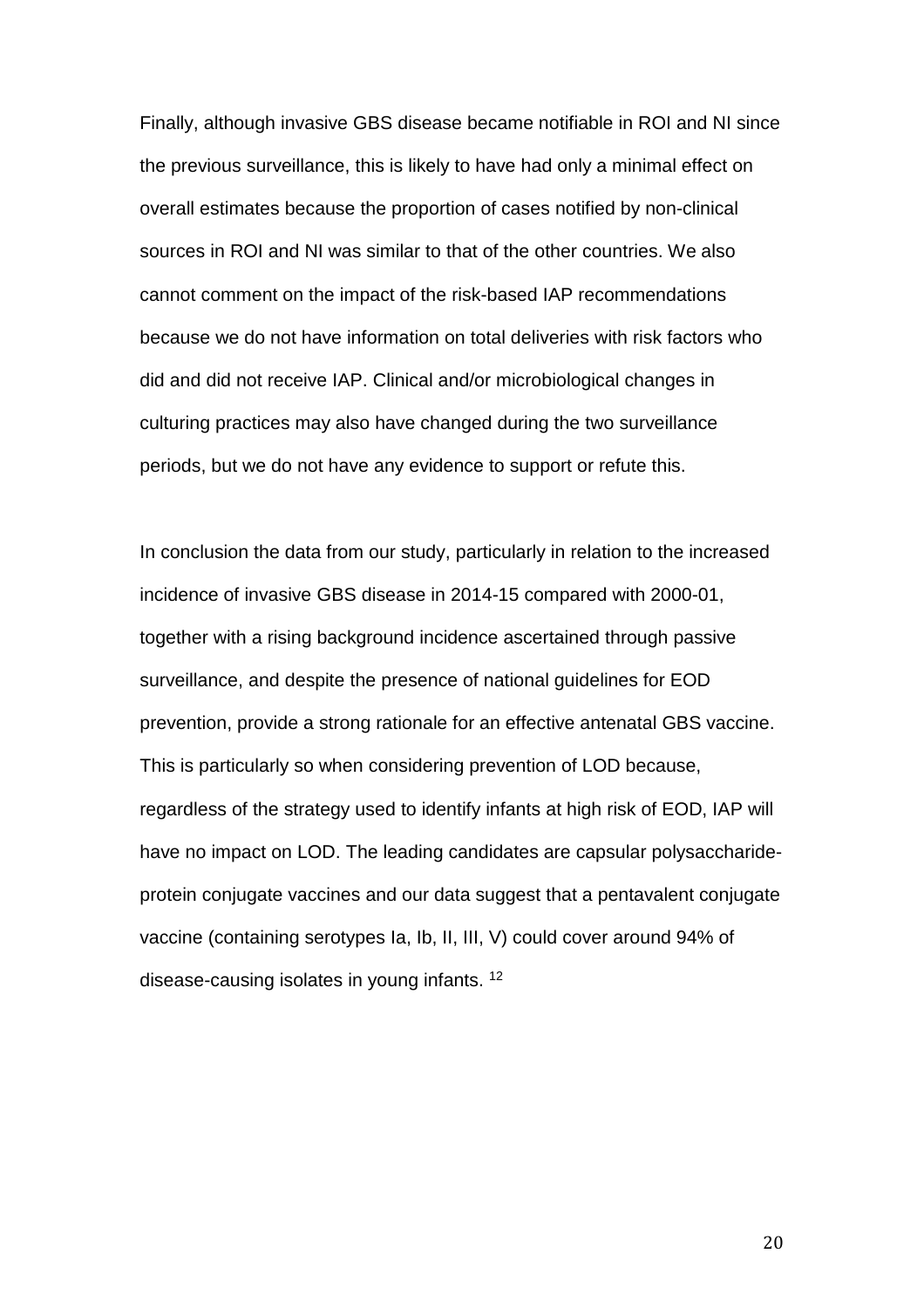#### **Contributors**

C.P.O'S, TL, AE and PTH conceived the idea and designed the study; CPOS, TL, DP, RC, MM, AJR, RC, LD, MB, GK, VC, DL, AS, ED provided epidemiological data and all authors interpreted data. C.P.O'S, SL, TL and PTH analysed the data; C.P.O'S, SL and PTH drafted the manuscript and all authors reviewed and approved the final manuscript.

We declare that we have no conflicts of interest.

#### **Acknowledgments**

We would like to acknowledge the BPSU, and all of the paediatricians, neonatologists, and microbiologists who have assisted in the study.

Additionally, we would like to acknowledge Nader Mozakka, Shahzad Shakeb, Bevan Loon, and Nick Hinton from Public Health England, Diogo Marques from Health Protection Scotland, Stephen Murchan, Health Protection Surveillance Centre, Professor Marian Knight and Melanie O'Connor from UKOSS, Shrey Mathur and Maxine Ng from St. George's Paediatric Infectious Diseases Research Group, and Sandra Morgan from the Irish Meningitis and Sepsis Reference Laboratory. Also from PHE - Chenchal Dhami, Roger Daniel and Karen Broughton for serotyping and DNA extraction, McDonald Prest for help with antibiotic resistance testing, and Sophie Compton and Rachel Pike for assistance with inducible resistance testing.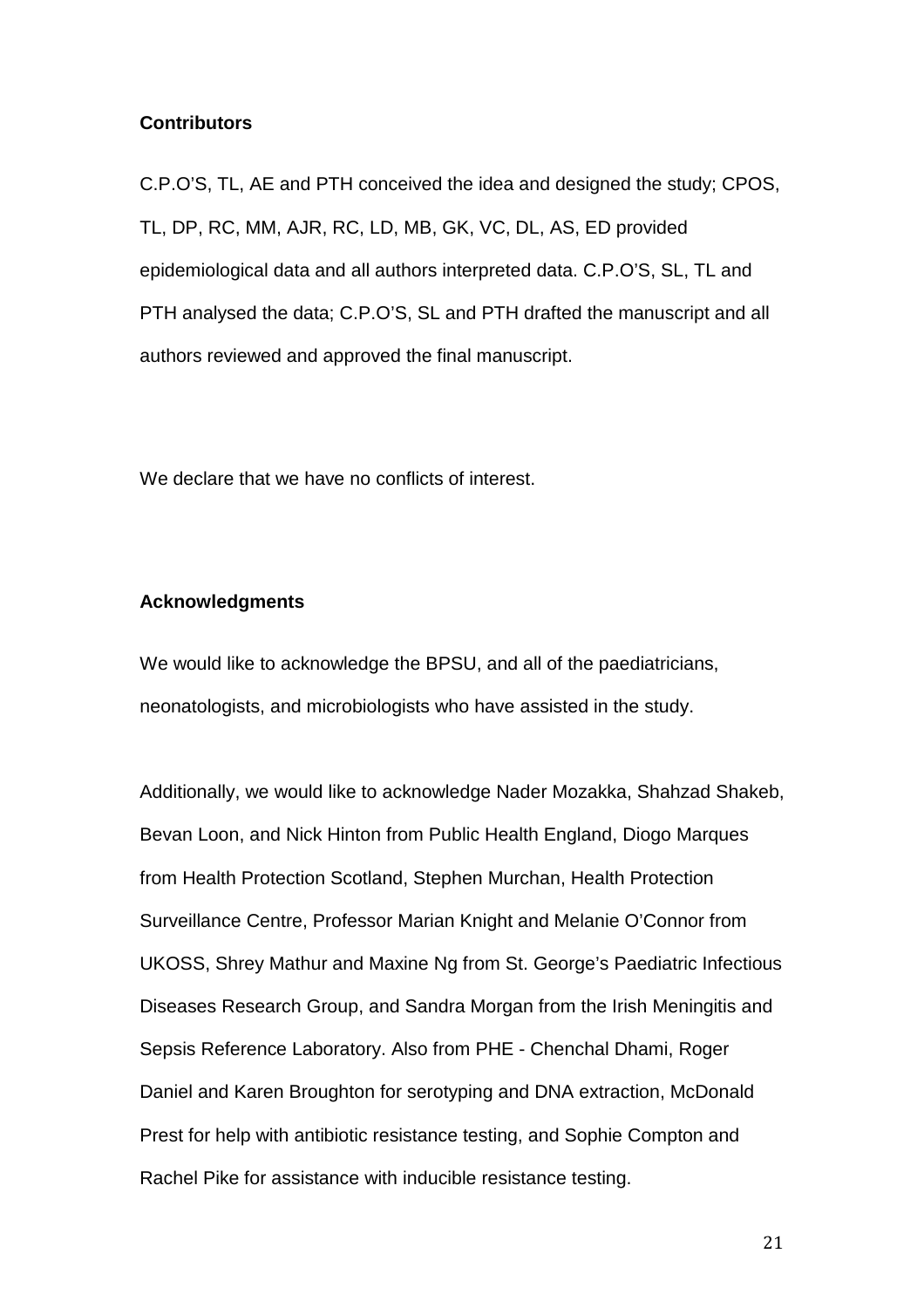## **Funding**

The study was funded by a grant from Meningitis Now.

### **References**

- 1. Le Doare K, Heath PT. An overview of global GBS epidemiology. *Vaccine* 2013; **31 Suppl 4**: D7-12.
- 2. Thigpen MC, Whitney CG, Messonnier NE, et al. Bacterial meningitis in the United States, 1998-2007. *N Engl J Med* 2011; **364**: 2016–25.
- 3. Libster R, Edwards KM, Levent F, et al. Long-term outcomes of group B streptococcal meningitis. *Pediatrics* 2012; **130**: e8–15.
- 4. Edmond KM, Kortsalioudaki C, Scott S, Schrag SJ, Zaidi AK, Cousens S, et al. Group B streptococcal disease in infants aged younger than 3 months: systematic review and meta-analysis. *Lancet* 2012; 379 (9815): 547-56
- 5. Daniels JP, Gray J, Pattison HM, Gray R, Hills RK, Khan KS; GBS Collaborative Group. Intrapartum tests for group B streptococcus: accuracy and acceptability of screening. *BJOG* 2011; **118** (2): 257- 65.
- 6. RCOG Guideline. The prevention of early onset group B streptococcal disease. Green top guideline No. 36. 2<sup>nd</sup> edition. 2012.

https://www.rcog.org.uk/globalassets/documents/guidelines/gtg\_36. pdf

- 7. Darlow B, Campbell N, Austin N, et al. The prevention of earlyonset neonatal group B streptococcus infection. New Zealand Consensus Guidelines 2014. *NZ Med J* 2015; **128** (1425): 69-76.
- 8. Schrag SJ, Verani JR. Intrapartum antibiotic prophylaxis for the prevention of perinatal group B streptococcal disease: experience in the United States and implications for a potential group B streptococcal vaccine. *Vaccine* 2013; **31 Suppl 4**: D20-6.
- 9. Verani JR, McGee L, Schrag SJ; Division of Bacterial Diseases, National Center for Immunization and Respiratory Disease, Centers for Disease Control and Prevention (CDC). Prevention of perinatal group B streptococcal disease – revised guidelines from CDC. *MMWR Recomm Rep.* 2010; **59** (RR-10): 1-36.
- 10. [Heath PT,](http://www.ncbi.nlm.nih.gov/pubmed?term=Heath%20PT%5BAuthor%5D&cauthor=true&cauthor_uid=14751704) [Balfour G,](http://www.ncbi.nlm.nih.gov/pubmed?term=Balfour%20G%5BAuthor%5D&cauthor=true&cauthor_uid=14751704) [Weisner AM,](http://www.ncbi.nlm.nih.gov/pubmed?term=Weisner%20AM%5BAuthor%5D&cauthor=true&cauthor_uid=14751704) et al. Group B streptococcal disease in UK and Irish infants younger than 90 days. *Lancet* 2004; 363 (9405): 292-4.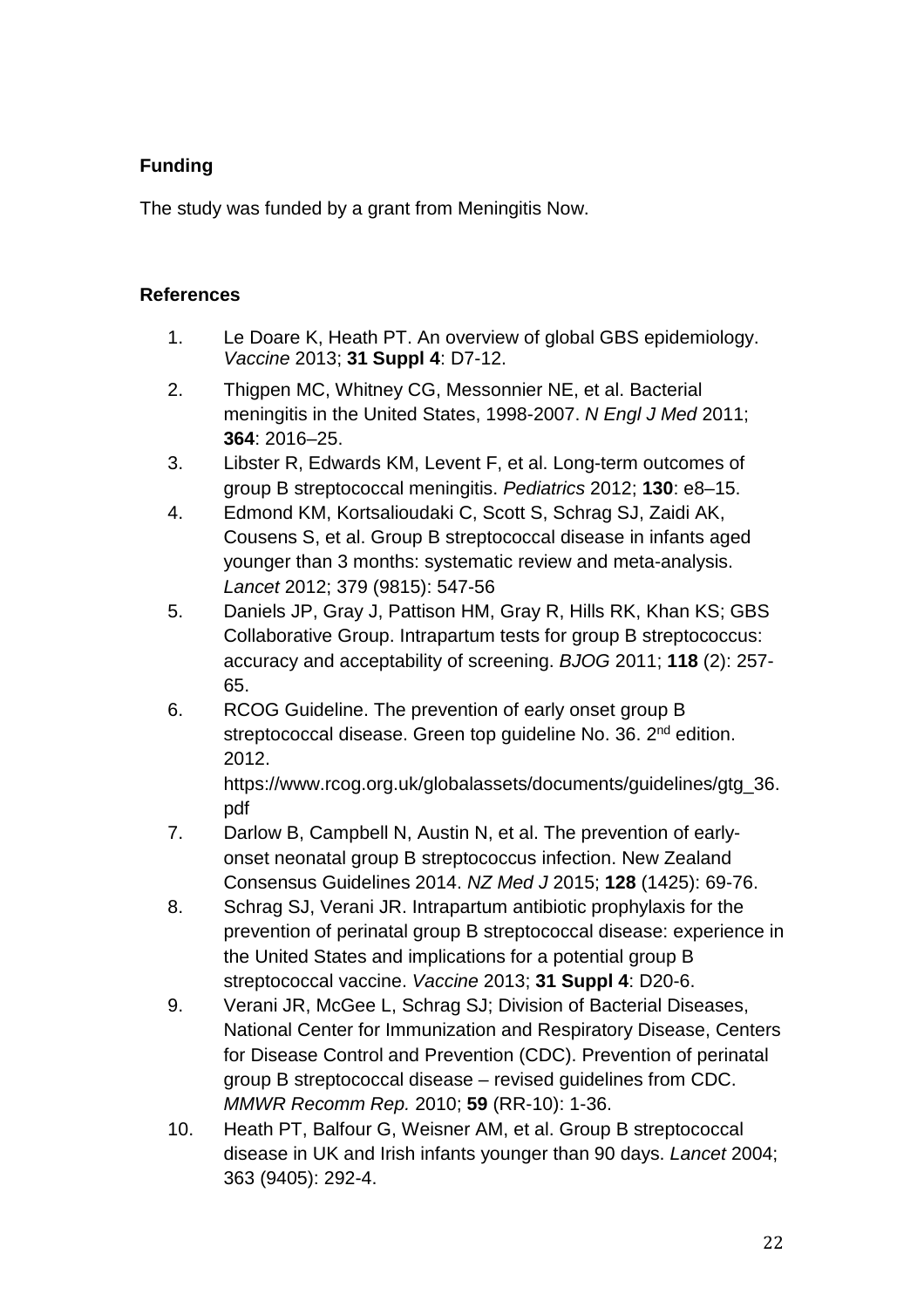- 11. NICE Guideline. Antibiotics for early onset neonatal infection. NICE Guideline 149. 2012.<https://www.nice.org.uk/guidance/cg149>
- 12. Heath PT. Status of vaccine research and development of vaccines for GBS. *Vaccine* 2016; **34** (26): 2876-9.
- 13. British Paediatric Surveillance Unit (BPSU): Group B streptococcal disease in UK & Irish infants less than 90 days of age: <http://www.rcpch.ac.uk/bpsu/gbs>
- 14. Verity C, Preece M. Surveillance for rare disorders by the BPSU. The British Paediatric Surveillance Unit. *Arch Dis Child* 2002; **87**: 269-71.
- 15. Pearson A, Chronias A, Murray M. Voluntary and mandatory surveillance for methicillin-resistant Staphylococcus aureus (MRSA) and methicillin-susceptible S. aureus (MSSA) bacteraemia in England. *J Antimicrob Chemother* 2009; **64** (Suppl 1): j11-7.
- 16. Health Protection Scotland. Laboratory surveillance in Scotland. Available at: [http://www.hps.scot.nhs.uk/surveillance/SystemsDetail.aspx?id=24](http://www.hps.scot.nhs.uk/surveillance/SystemsDetail.aspx?id=248) [8](http://www.hps.scot.nhs.uk/surveillance/SystemsDetail.aspx?id=248)
- 17. Public Health Agency, Northern Ireland. Available at: [http://www.publichealthagency.org](http://www.publichealthagency.org/)
- 18. Irish Meningitis and Sepsis Reference Laboratory (IMSRL). Available at: http://www.cuh.ie/irish-meningitis-sepsis-referencelaboratory-imsrl/
- 19. Jones N, Bohnsack J.F, Takahashi S, et al. Multilocus sequence typing system for group B streptococcus. *J Clin Microbiol* 2003; **41**: 2530-36.
- 20. British Society for Antimicrobial Chemotherapy. Standing committee on susceptibility testing. Version 14.0. 05-01-2015.
- 21. www.npeu.ox.ac.uk/ukoss
- 22. Office for National Statistics. Live-birth data for the England and Wales. Available at: [https://www.ons.gov.uk](https://www.ons.gov.uk/)
- 23. National Records of Scotland. Live-birth data for Scotland. Available at: [https://www.nrscotland.gov.uk](https://www.nrscotland.gov.uk/)
- 24. Central Statistics Office. Live-birth data for the Republic of Ireland. Available at:<http://www.cso.ie/en/index.html>
- 25. Northern Ireland Statistics and Research Agency. Live-birth data for Northern Ireland. Available at: [http://www.nisra.gov.uk](http://www.nisra.gov.uk/)
- 26. Bedford H, de Louvois J, Halket S, Peckham C, Hurley R, Harvey D. Meningitis in infancy in England and Wales: follow up at age 5 years. *BMJ* 2001; **323** (7312): 533-6.
- 27. Okike IO, Johnson AP, Henderson KL, et al. Incidence, etiology, and outcome of bacterial meningitis in infants aged <90 days in the United Kingdom and Republic of Ireland: prospective, enhanced,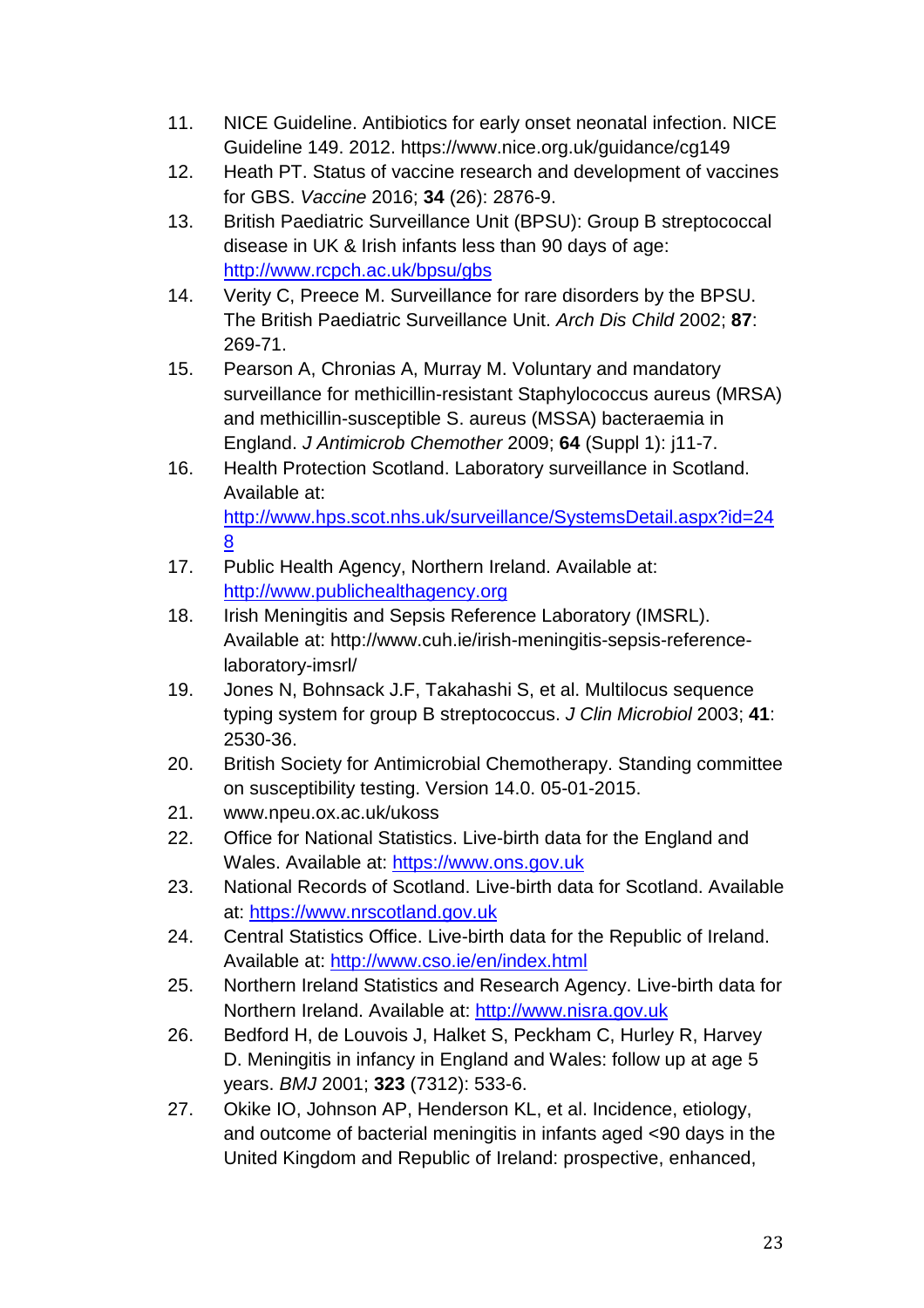national population-based surveillance. Clin Infect Dis. 2014; 59 (10): e150-7.

- 28. RCOG Guideline. The prevention of early onset group B streptococcal disease. Green top guideline No. 36. 3<sup>rd</sup> edition. 2017.
- 29. Le Doare K, O'Driscoll M, Turner K, et al. [Intrapartum Antibiotic](https://www.ncbi.nlm.nih.gov/pubmed/29117324)  [Chemoprophylaxis Policies for the Prevention of Group B](https://www.ncbi.nlm.nih.gov/pubmed/29117324)  [Streptococcal Disease Worldwide: Systematic Review.](https://www.ncbi.nlm.nih.gov/pubmed/29117324) Clin Infect Dis. 2017 Nov 6;65(suppl\_2):S143-S151
- 30. Centers for Disease Control and Prevention. Active Bacterial Core Surveillance (ABCs) Report. Emerging Infections Program Network Group B Streptococcus, 2015. Atlanta, 2015.
- 31. Andersen J, Christensen R, Hertel J. Clinical features and epidemiology of septicaemia and meningitis in neonates due to Streptococcus agalactiae in Copenhagen County, Denmark: a 10 year survey from 1992 to 2001. *Acta Paediatr.* 2004; 93 (10): 1334- 9.
- 32. Bekker V, Bijlsma MW, van de Beek D, Kuijpers TW, van der Ende A. Incidence of invasive group B streptococcal disease and pathogen genotype distribution in newborn babies in the Netherlands over 25 years: a nationwide surveillance study. *Lancet Infect Dis.* 2014; **14** (11): 1083-9.
- 33. Fluegge K, Wons J, Spellerberg B, et al. Genetic differences between invasive and noninvasive neonatal group B streptococcal isolates. *Pediatr Infect Dis J* 2011; **30**: 1027-31.
- 34. Bisharat N, Crook DW, Leigh J, et al. Hyperinvasive neonatal group B streptococcus has arisen from a bovine ancestor. *J Clin Microbiol* 2004; **42**: 2161-67.
- 35. Mueller M, Henle A, Droz S, et al. Intrapartum detection of Group B streptococci colonization by rapid PCR-test on labor ward. *Eur J Obstet Gynecol Reprod Biol.* 2014; **176**: 137-41.
- 36. www.gov.uk./government/groups/uk-national-screening-committeeuk-nsc
- 37. Bergal A, Loucif L, Benouareth DE, Bentorki AA, Abat C, Rolain JM. Molecular epidemiology and distribution of serotypes, genotypes, and antibiotic resistance genes of Streptococcus agalactiae clinical isolates from Guelma, Algeria and Marseille, France. *Eur J Clin Microbiol Infect Dis*. 2015; **34** (12): 2339-48.
- 38. Emaneini M, Jabalameli F, Mirsalehian A, Ghasemi A, Beigverdi R. Characterization of virulence factors, antimicrobial resistance pattern and clonal complexes of group B streptococci isolated from neonates. *Microb Pathog.* 2016; **99**: 119-22.
- 39. Luck S, Torny M, d'Agapeyeff K, et al. Estimated early-onset group B streptococcal neonatal disease. *Lancet* 2003; **361** (9373): 1953- 4.